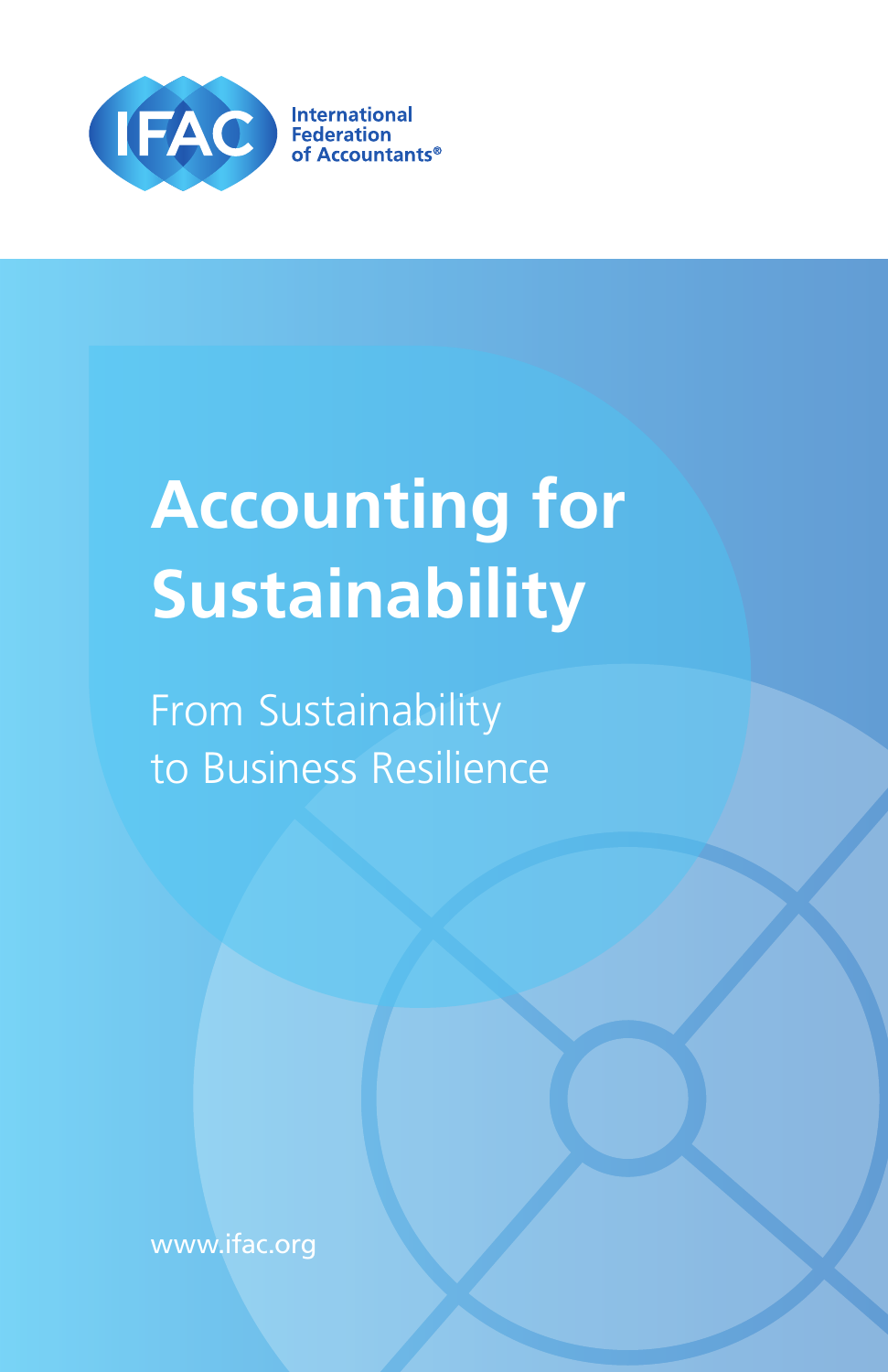### *[Accountants will save the world.](https://www.accountingforsustainability.org/accountants-will-save-the-world-peter-bakker-in-the-harvard-business-review)*

*—Peter Bakker, Chief Executive, World Business Council for Sustainable Development*

To deliver on this vision, accountants will need a greater awareness of how they can make a difference, as well as developing the professional skills and competences to support stronger and more sustainable organizations.

To bring this vision closer to reality, this briefing clarifies the important role accountants can, and must, play in embracing sustainability to ensure that the organizations they serve are resilient. It does this by linking sustainability to a broader business agenda of enabling resilient organizations, and highlighting the key elements of developing a sustainable strategy and how professional accountants can help address sustainability opportunities and challenges in their diverse roles.

It also provides information on the many resources and tools available to help accountants develop the knowledge and skillset necessary to meet the challenge.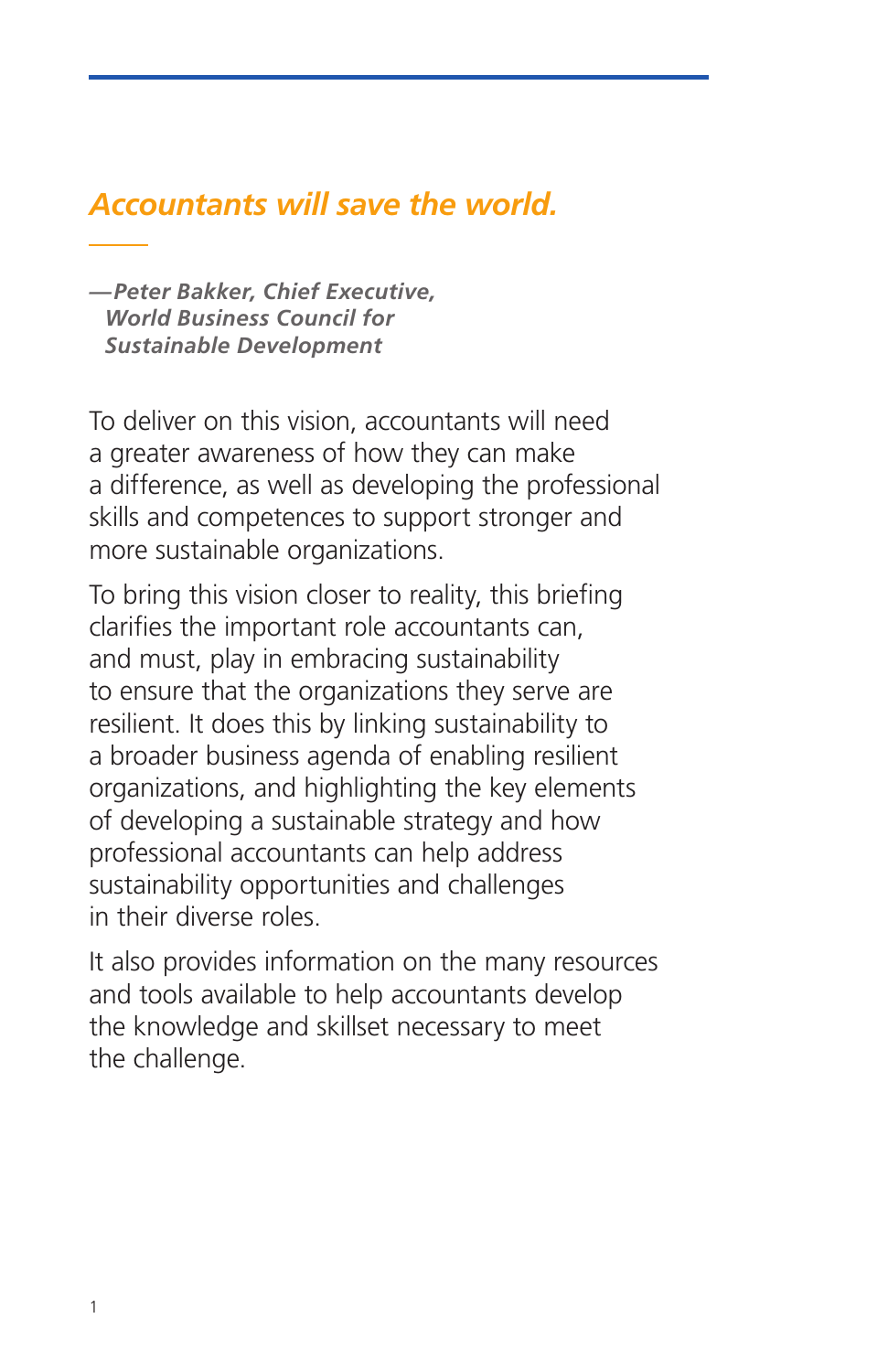### **Laying the Groundwork**

*Accountants working in organizations are not a homogenous group. On the contrary, the contribution of accountants varies depending on their position as well as organization and cultural context.*

Professional accountants working in commerce, industry, financial services, education, and the public and not-forprofit sectors undertake diverse roles in leadership and management (e.g., chief executive officer, chief financial officer, chief operating officer), operations (e.g., management accountant or performance analyst), management control (e.g., risk manager, compliance manager, internal auditor) and in stakeholder communications (e.g., head of reporting, financial controller, investor relations). IFAC refers to these accountants collectively as professional accountants in business.

In all these roles, professional accountants in business are involved in activities and decisions that influence their organization's ability to create and preserve value over time. Delivering continuing value to providers of financial capital and other stakeholders is the key to business resilience and requires longer-term thinking on a broader range of matters.

Professional accountants need to consider how, through their work and positions of influence, they can contribute to business resilience and influence organizations to integrate sustainability matters into organizational strategy, finance, operations, and communications.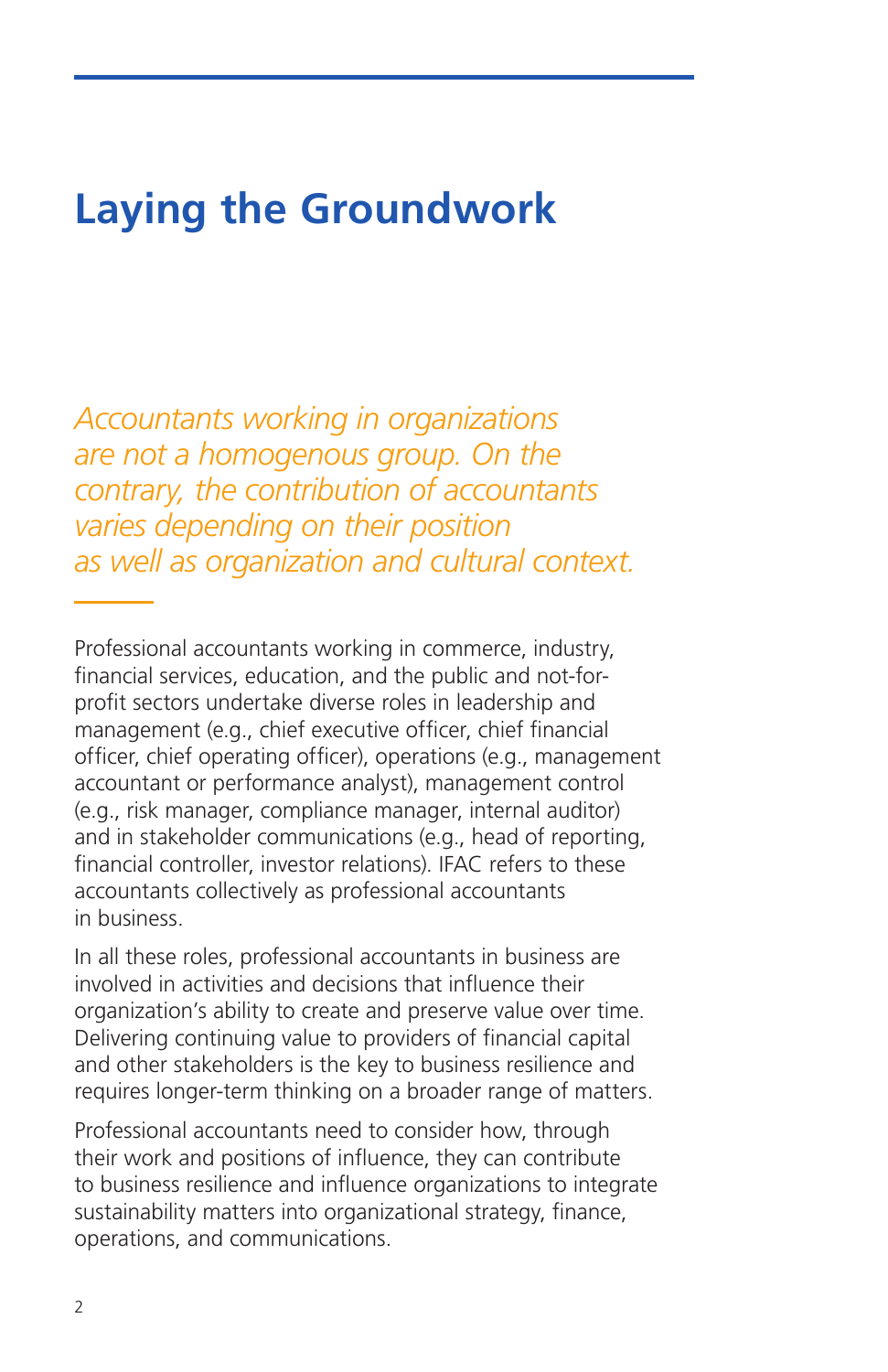### **Linking Sustainability to Business Resilience**

Creating a resilient organization involves understanding and responding to a range of risks that are often referred to under the broad banner of sustainability. The [2014](http://www.weforum.org/reports/global-risks-report-2015)  [and 2015 Global Risks Reports](http://www.weforum.org/reports/global-risks-report-2015), published by the World Economic Forum (WEF), list a number of interconnected challenges faced by businesses. In each of the last two years, four of the 10 most significant risks relate to the intersection between mankind's increasingly complex, and potentially catastrophic, relationships with nature: water and food crises, climate change, and extreme weather events. Other critical risks, such as profound political and social instability and governance failure, also relate to sustainability and business resiliency. The WEF reports highlight that instabilities caused by these risks "may hinder progress on cross-cutting, long-term challenges and lead to increased inefficiencies and friction costs in strategically important sectors, such as healthcare, financial services, and energy. Managing this uncertainty will require flexibility, fresh thinking, and multi-stakeholder communication."

These significant and diverse risks create uncertainty and have to be managed in the context of heightened expectation on the responsibility of organizations to society. Society is increasingly expecting corporations to take responsibility for a broader range of sustainability issues, such as social and environmental aspects that will ultimately affect financial performance and an organization's ability to create value over time. For example, there is greater awareness of how the consumption of vast amounts of natural resources and pollution of the local and global environment at little or no cost can lead to loss of reputational or brand value. This in turn can potentially put a company's license to operate, or even entire industries, at risk.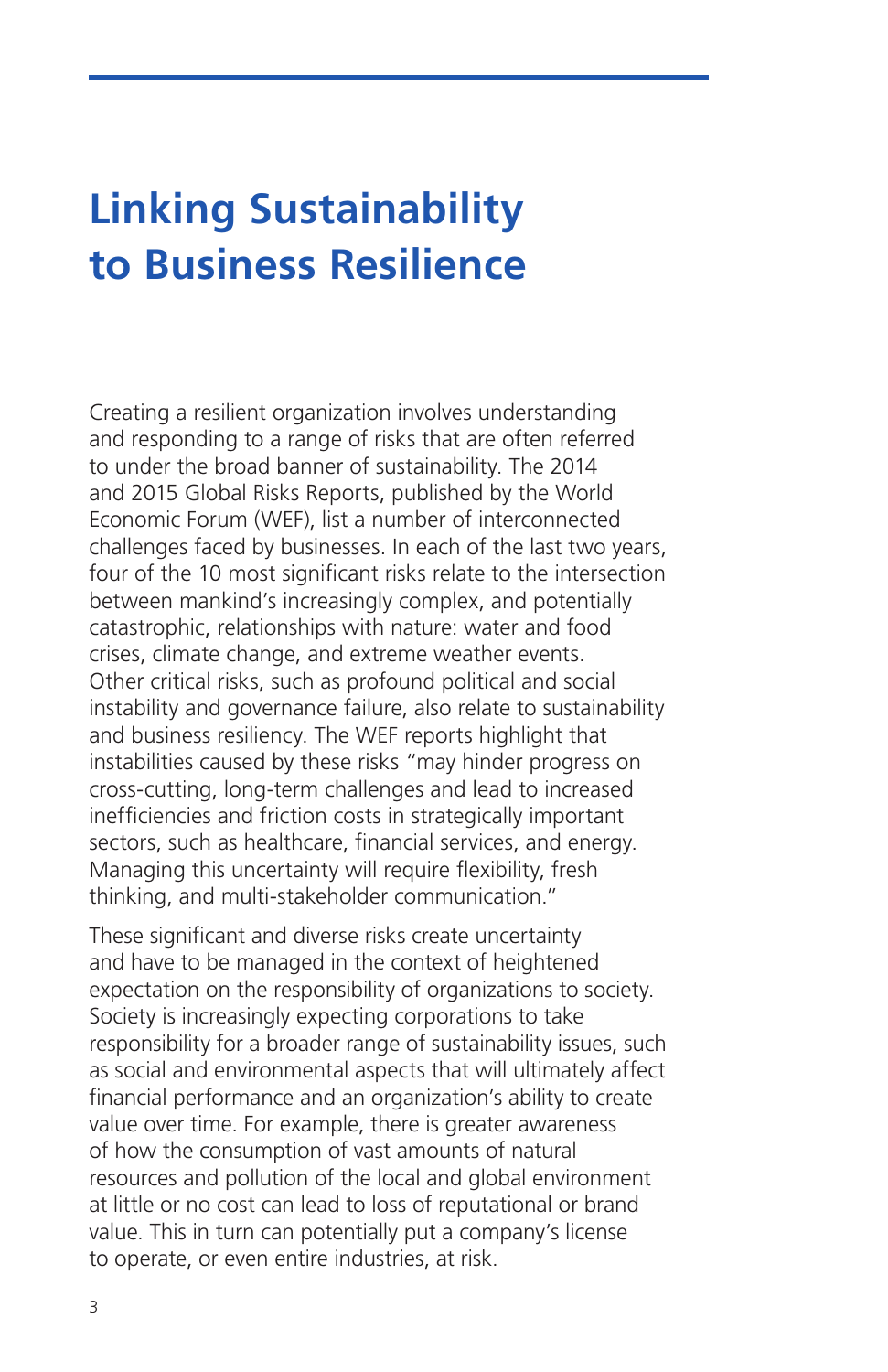### **Why is Sustainability Important to Business Resilience?**

*The foremost definition of sustainability from the Brundtland Report, used by many governments and organizations, refers to: "Sustainable development is development that meets the needs of current generations without compromising the ability of future generations to meet their own needs." <sup>1</sup>*

In keeping with this definition, policy makers and, ultimately, organizations need to take into account the wider and longer-term consequences of decisions. The financial sustainability of a business is traditionally the main concern of chief executives and chief financial officers. But sustainability in the sense of the Brundtland definition is about a business making a positive contribution to planet Earth's ability to sustain human and biological life and the planet's natural assets.

This broader view also makes business sense and recognizes that, ultimately, organizations are an integral part of society and the economy. Financial performance is not achieved in a vacuum. As captured by the value-creation model in the [International Integrated Reporting Framework](http://www.theiirc.org/international-ir-framework/) (see the diagram on the next page), organizations rely on a broad set of inputs, or capitals, such as financial, natural, and human resources. Capitals can be considered as stocks

<sup>1</sup> Report of the Brundtland Commission, "Part I, Section 2: Towards Sustainable Development," [Report of the World Commission](http://www.un-documents.net/wced-ocf.htm)  [on Environment and Development: Our Common Future](http://www.un-documents.net/wced-ocf.htm) (Oxford University Press, 1987)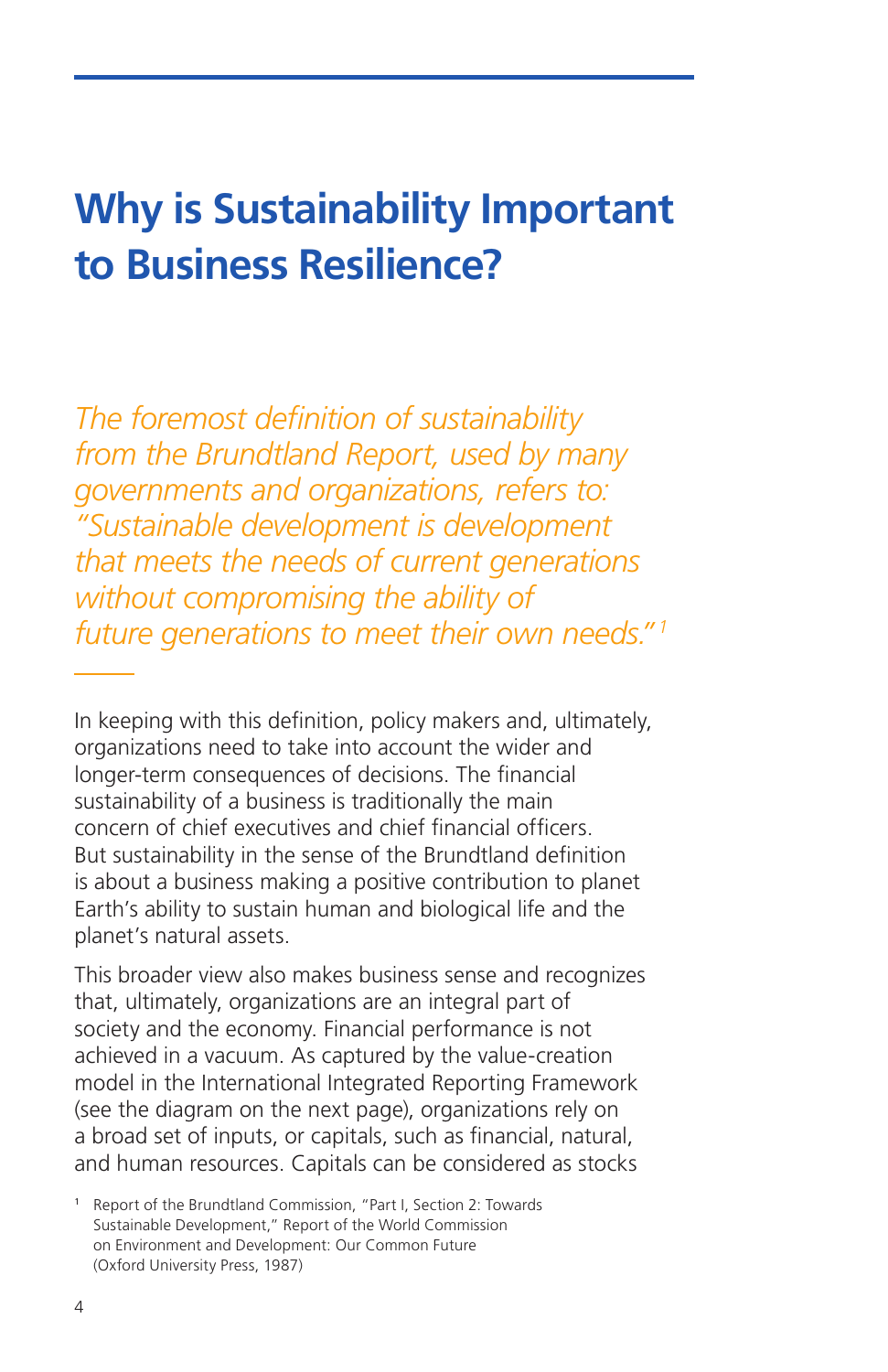of value that are increased, decreased, or transformed through the activities and outputs of the organization. This thinking also reinforces that businesses are part of a larger interconnected system, and that having an outward looking system-wide perspective will help businesses identify and understand their dependencies and impacts. This understanding can lead to the development of a more resilient business model that is the basis for creating and sustaining value over time.

The labels applied to activities that support sustainability and business resilience include planet, people, profit, and corporate social responsibility. Such terms can apply to a range of investments that might include philanthropy for community benefits to specific investments that enable sustainable business practice and are directly linked to the core business objectives of the organization.



Source: [International Integrated Reporting Council](http://integratedreporting.org/the-iirc-2/)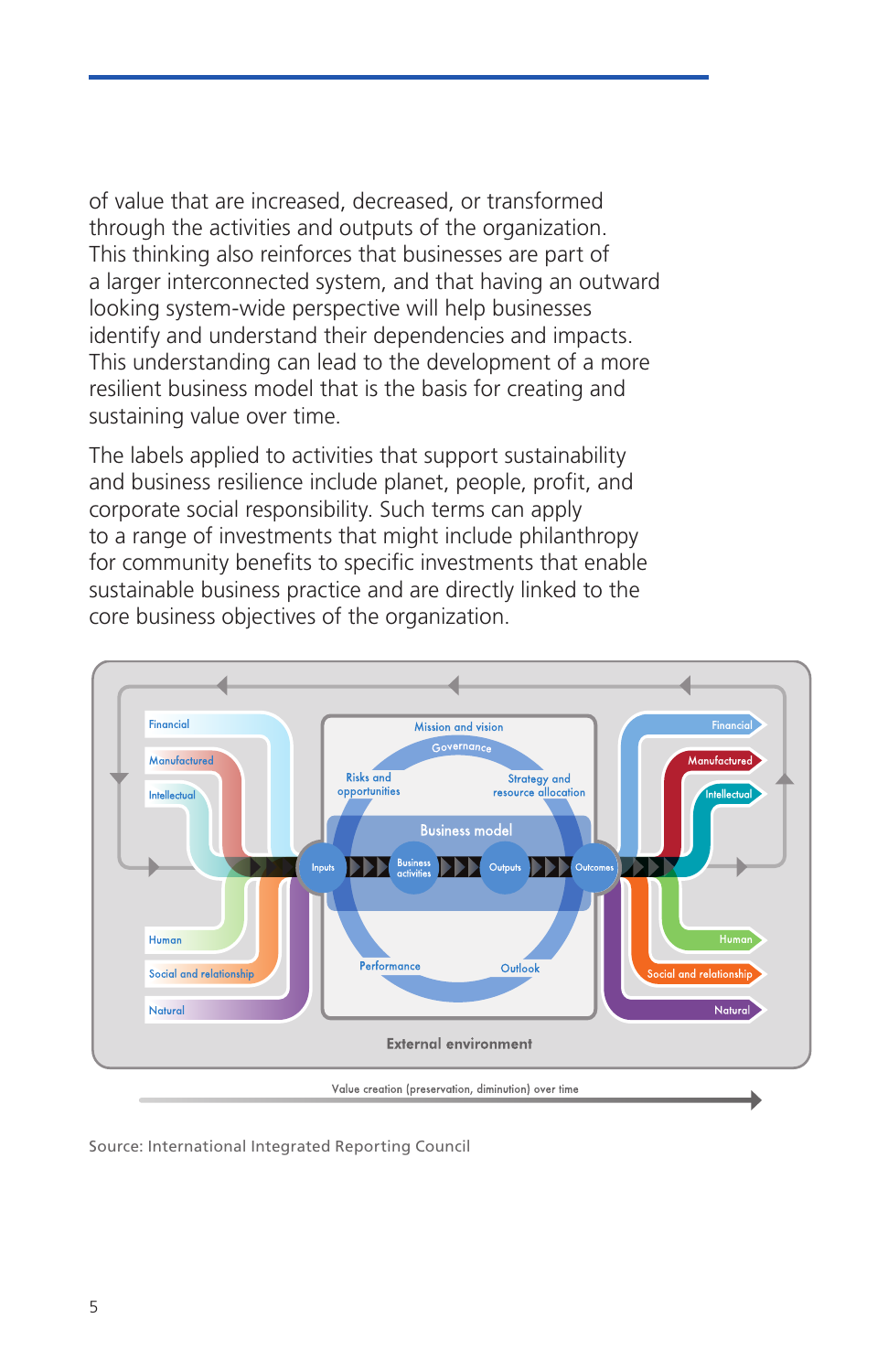Sustainability issues and challenges relate directly to some of the capitals that cover specific economic, environmental, and social matters. To ensure resilient business models, some organizations are transforming the way they think about products, technologies, processes, and business models.

To accomplish this, organizations need to consider the impact of economic activities—things bought, investments made, and waste and pollution generated—on the natural and human resources on which they depend, in order to avoid irreparable damage to the productive capacity of these resources. In reality, this requires organizations to take into account the consequences of economic decisions on the natural environment, on economic development, and on the social conditions in which people live and work. For a few ambitious organizations, this is leading to business model innovation designed to achieve a circular economy.

#### → See "A Circular Economy Must Drive Management [Accounting in the 21st Century"](http://www.ifac.org/global-knowledge-gateway/sustainability/circular-economy-must-drive-management-accounting-21st-centu) on the IFAC Global Knowledge Gateway.

Being 'less bad' is no longer sufficient. This goes beyond corporate social responsibility. It's about moving from share value to shared values where business sees itself as part of society, not separate from it; where the focus is on the long term, not on quarterly earnings; and where the needs of citizens and communities carry the same weight as those of shareholders.

—Paul Polman, CEO, Unilever, *Huffington Post*, ["Why the Role of Business](http://www.huffingtonpost.com/inclusive-capitalism/paul-polman-why-the-role_b_7652954.html)  [Can No Longer Be Just Business"](http://www.huffingtonpost.com/inclusive-capitalism/paul-polman-why-the-role_b_7652954.html)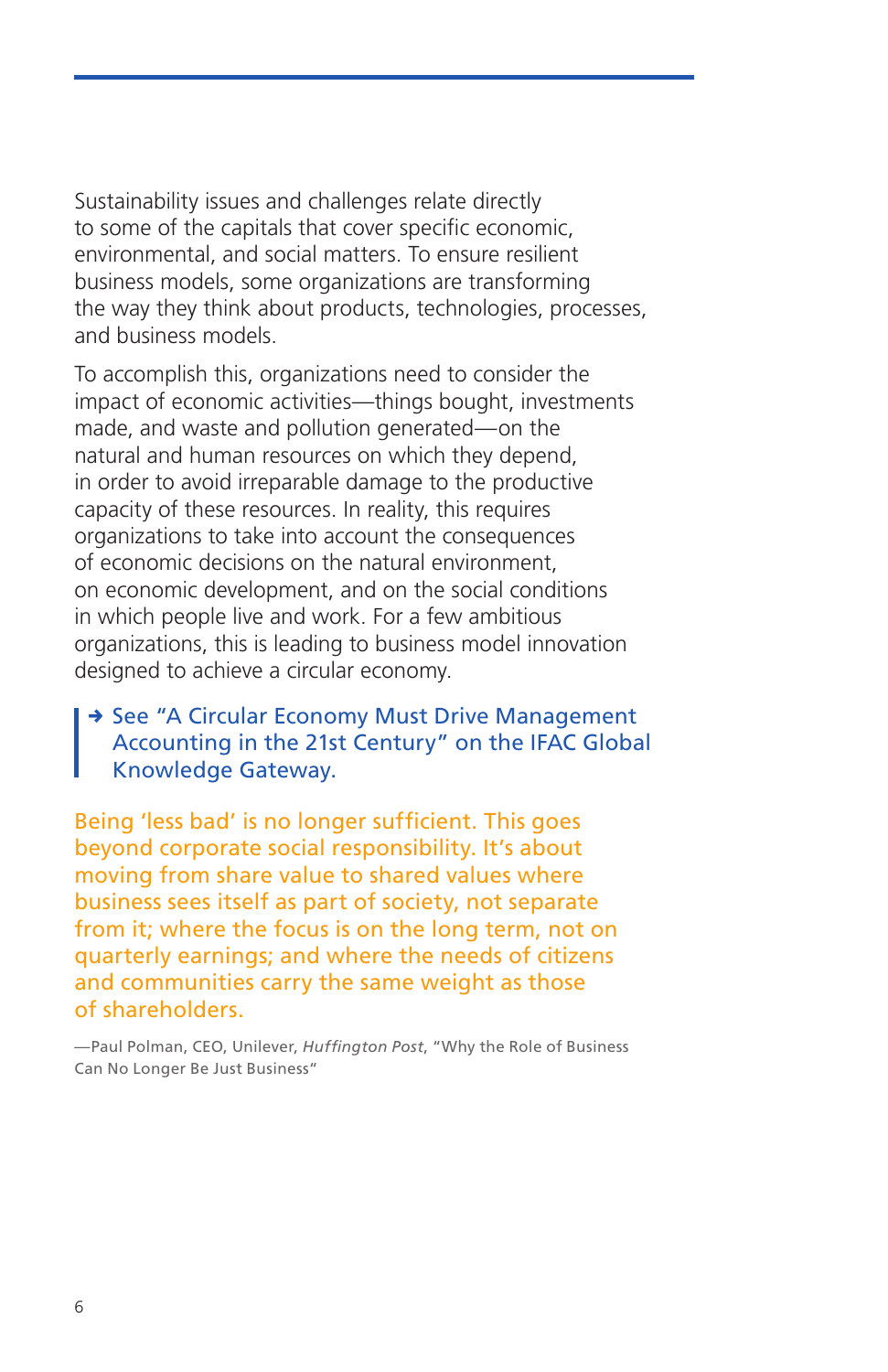### **Looking Outward**

A sustainable strategy can lead to business resilience by enabling an organization to create value for its shareholders while it also contributes to a sustainable society by meeting the needs of this generation without sacrificing future generations. A truly sustainable strategy is one that integrates material sustainability issues, leading to business models that enable net positive economic, environmental, and social impacts. For example, Ikea strives for resource independence by encouraging all waste be turned into resources; energy independence by being a leader in renewable energy; and becoming more energy efficient throughout its operations and supply chain.

Organizations that are proactively changing their business models to respond to sustainability challenges typically have an external and integrated focus that continually looks outside the organization to help gain a deeper understanding of:

- how value can be created over time given the capitals the organization relies upon and affects, and how the business model may need to adapt;
- the nature of opportunities and threats arising from megatrends, such as natural resource depletion and scarcity, climate change, population growth, urbanization, and growing middle class, which can ultimately drive sustainable growth;
- stakeholder perceptions of how the organization's activities affect and are affected by society. Meaningful stakeholder engagement can also help facilitate pooling of resources in a way that helps multiple parties gain insights and knowledge, solve problems, and reach goals and targets that none of them could reach alone; and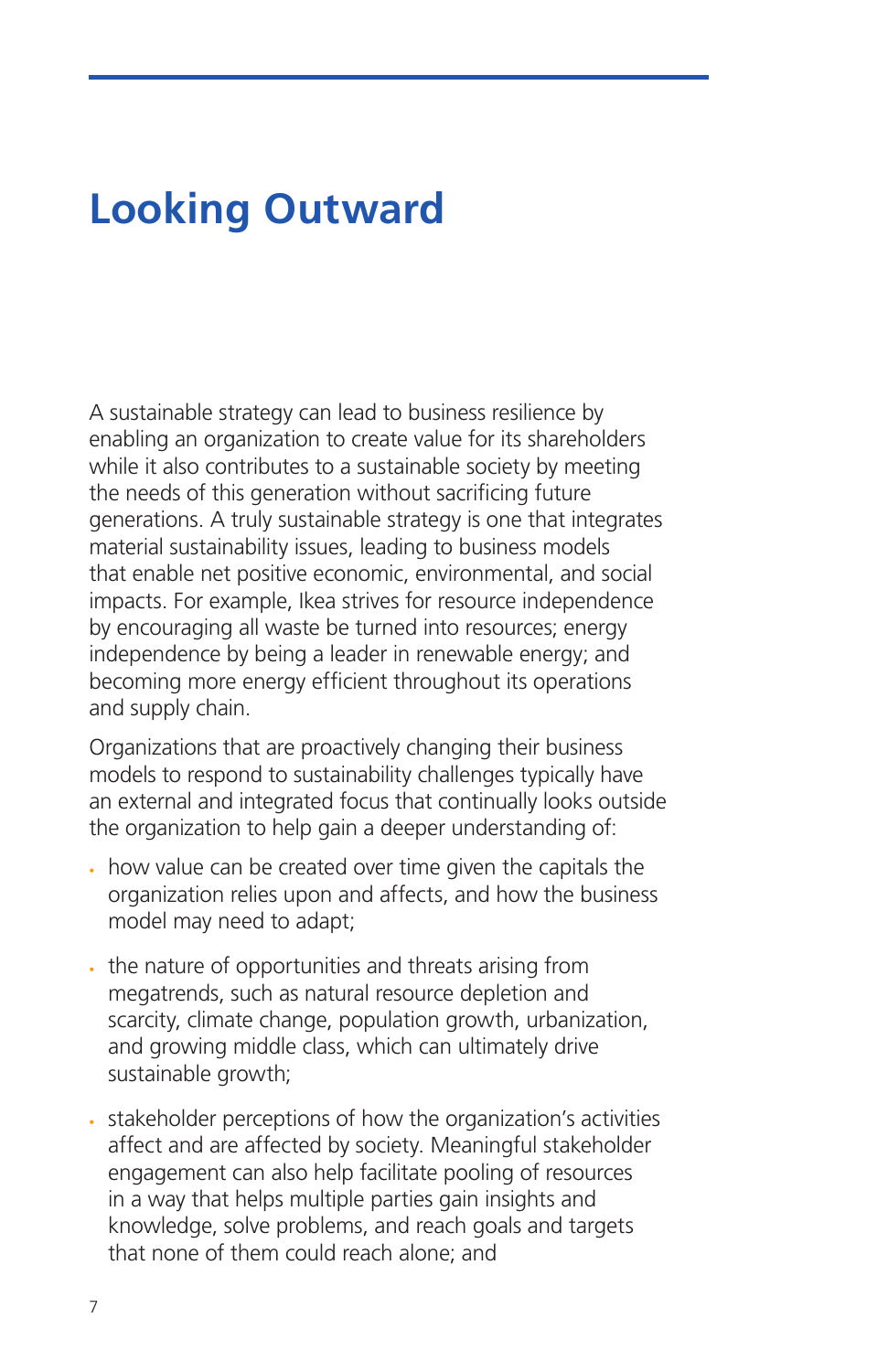how changing consumer preferences can inspire the development of new products and services that meet customer demand while also improving efficiency. Consumers are also increasingly expecting organizations to be more accountable, particularly by demanding products and services with a lower impact on the environment and that follow just labor laws and practices globally.

These four perspectives are captured below.



Royal DSM, a global life and materials sciences company, is an example of organization that is incorporating megatrends and integrating sustainability into its strategy and priorities. The process of understanding and responding to key trends has led to a transformation of Royal DSM's strategic focus and business model. In a presentation at The Prince of Wales's Accounting for Sustainability Project (A4S) tenth anniversary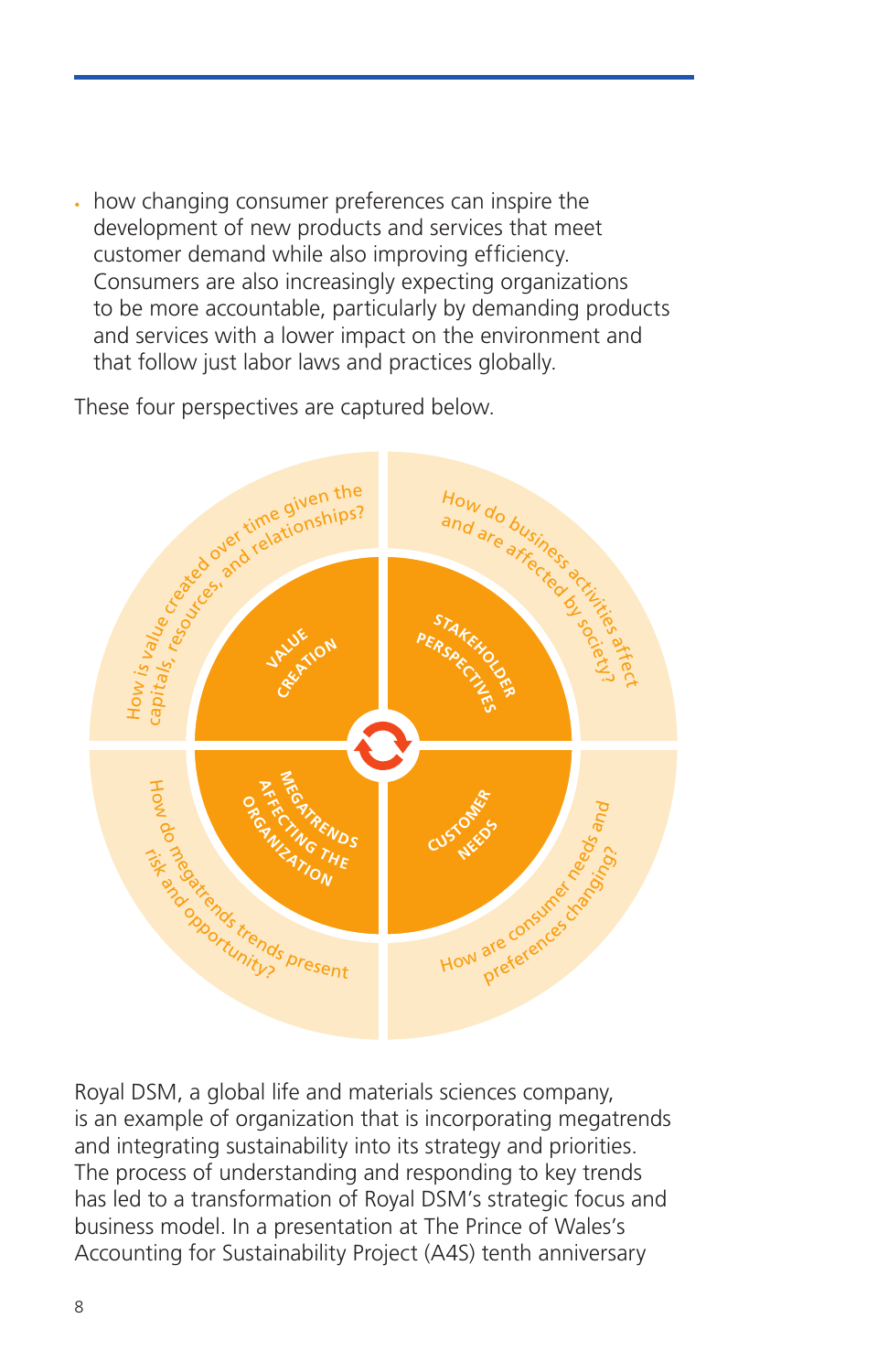forum in 2014, Rolf-Dieter Schwalb set out the [Royal DSM](https://www.dsm.com/content/dam/dsm/cworld/en_US/documents/2014-12-11-presentation-a4s-rolf-dieter-schwalb.pdf) approach in which sustainability is one of its four growth drivers of the corporate strategy (the other three being high-growth economies, innovation, and acquisitions and partnerships).

For most organizations, approaching sustainability and achieving a resilient business model is a journey that involves understanding and responding to complex and interrelated issues. The start of this journey might focus on complying with laws and regulations, which in some cases can require a radical response. For example, the Companies Act (2013) in India requires every company with a net worth or a turnover above a certain threshold during a given financial year to spend at least 2% of the average net profits made during the three preceding financial years on its corporate social responsibility policy (see [Corporate Social](http://www.kpmg.com/CH/Documents/Blog/pub-20140430-csr-india-2014-en.pdf)  [Responsibility in India](http://www.kpmg.com/CH/Documents/Blog/pub-20140430-csr-india-2014-en.pdf) from KPMG).

In many cases, organizations respond to customer demand for more "sustainable" products and services. For larger organizations, the initial response might be from within particular business units. This eventually leads to a more integrated strategy that is driven by the executive and becomes mainstream. Many organizations consider each stage as important and the journey as being as important as the destination. Each step will typically involve accounting and measuring non-financial areas of the organization that are not subject to universal standards, which can involve many layers of complexity that cannot be addressed quickly.

 $\rightarrow$  A good example of a sustainability related risk that will have far reaching implications is the challenge of water. The importance of water, stewardship, and accounting is discussed in ["The Complexity](http://www.ifac.org/global-knowledge-gateway/viewpoints/complexity-and-urgency-water-time-accountancy-profession-step)  [and Urgency of Water: Time for the Accountancy](http://www.ifac.org/global-knowledge-gateway/viewpoints/complexity-and-urgency-water-time-accountancy-profession-step)  [Profession to Step Up](http://www.ifac.org/global-knowledge-gateway/viewpoints/complexity-and-urgency-water-time-accountancy-profession-step)" on the IFAC Global Knowledge Gateway.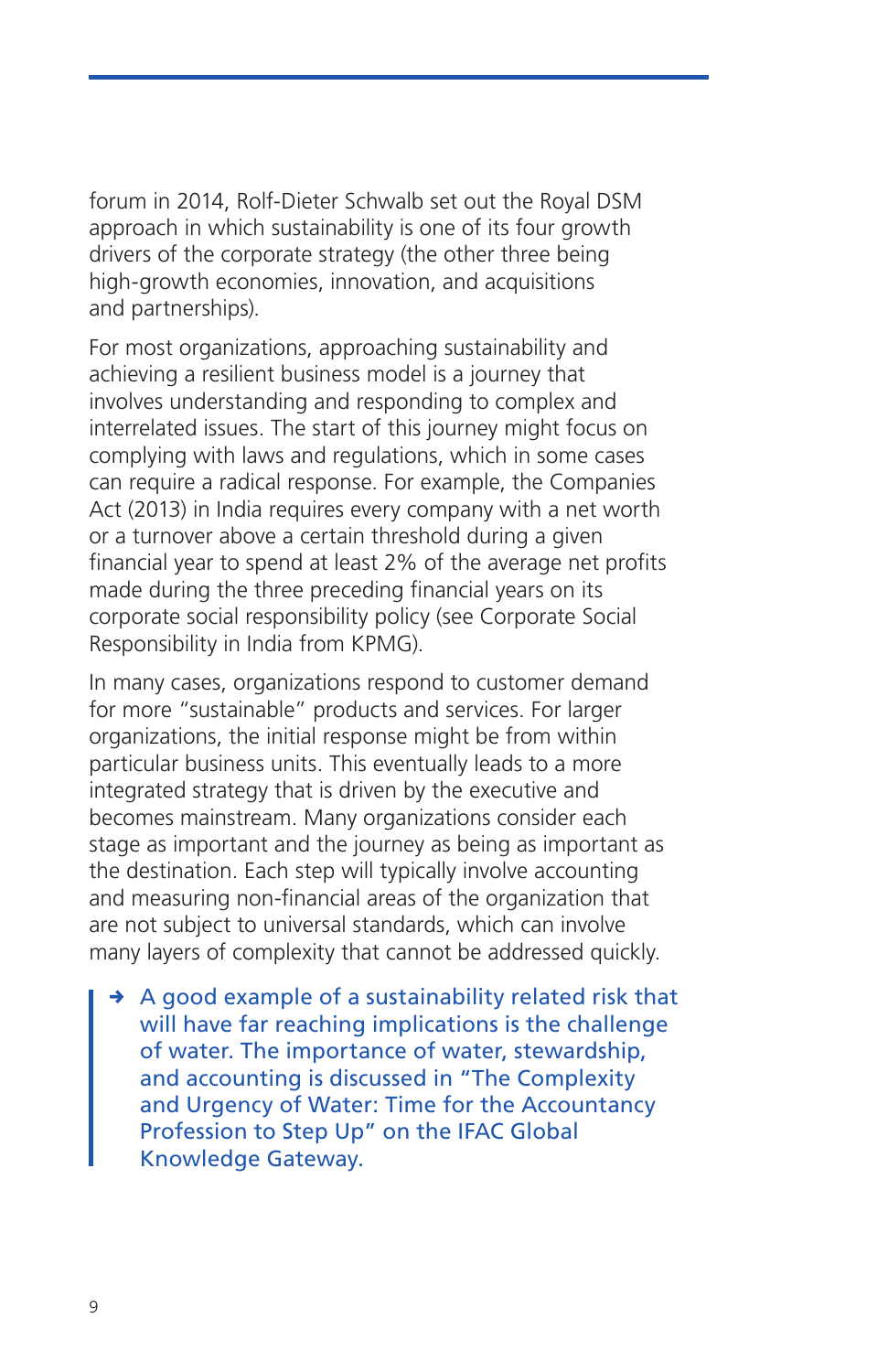#### **Integration requires more than transparency or telling a good story**

*See Change: How Transparency Drives Performance, published by SustainAbility, argues that in order for transparency to change behavior, companies must progress efforts on three critical and interconnected elements: materiality, valuation of externalities, and integration.*

When material issues are identified and prioritized to a select few, they should inform strategy and reporting. Once the most material issues are identified, an organization can begin to measure relevant externalities. Identifying both positive and negative externalities related to material issues involves understanding indirect and unaccounted for impacts associated with material issues, in particular in upstream and downstream areas of the value chain that are beyond the organization's direct control. This information is needed to fully understand and communicate the organization's role in creating value in the environment, society, and economy.

Having prioritized the most strategic material issues and accounted for the related externalities, an organizations can use this information to better integrate sustainability into corporate strategy.

True integration enables companies to leverage their business model for sustainable value creation.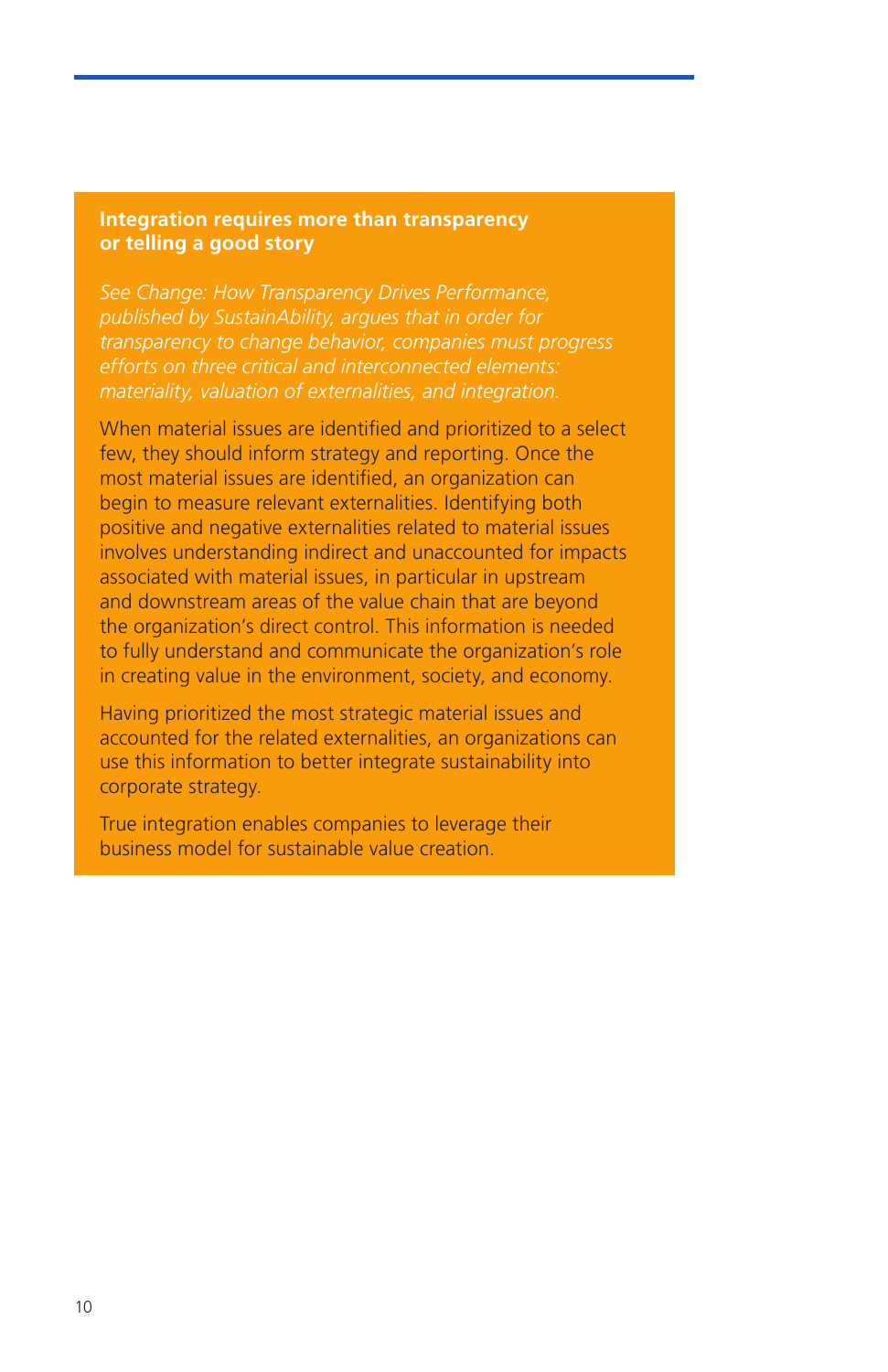### **Does Integrating Sustainability Lead to Better Performance?**

[Sustainability: The 'Embracers' Seize Advantage](http://sloanreview.mit.edu/reports/sustainability-advantage/), the second annual Sustainability & Innovation Global Executive Study by MIT Sloan Management Review and the Boston Consulting Group, reveals two distinct categories of companies: embracers—those who place sustainability high on their agenda; and cautious adopters—those who have yet to focus on more than energy cost savings, material efficiency, and risk mitigation. Embracers seek competitive differentiation, such as by setting themselves and their products apart from their rivals and creating new products that anticipate evolving consumer demands. While seeking cost and resource efficiency, embracers are frequently driven by leaders who seek to drive value through sustainability leadership and as part of a strategy to enhance their reputation.

There is also evidence to show that organizations that embrace sustainability experience improved financial performance over time. Research by Robert Eccles, Ioannis Ioannou, and George Serafeim demonstrates how "highsustainability" companies dramatically outperformed a matched set of "low-sustainability" companies in both stock market and accounting measures over an 18-year period.

#### → See "The Impact of a Corporate Culture [of Sustainability on Corporate Behavior](http://hbswk.hbs.edu/item/6865.html)  [and Performance](http://hbswk.hbs.edu/item/6865.html)" on the IFAC Global Knowledge Gateway.

This superior performance is a result of very different behavior by the high-sustainability companies in terms of corporate governance, incentives for top management, internal performance measurement, external performance reporting, and stakeholder engagement.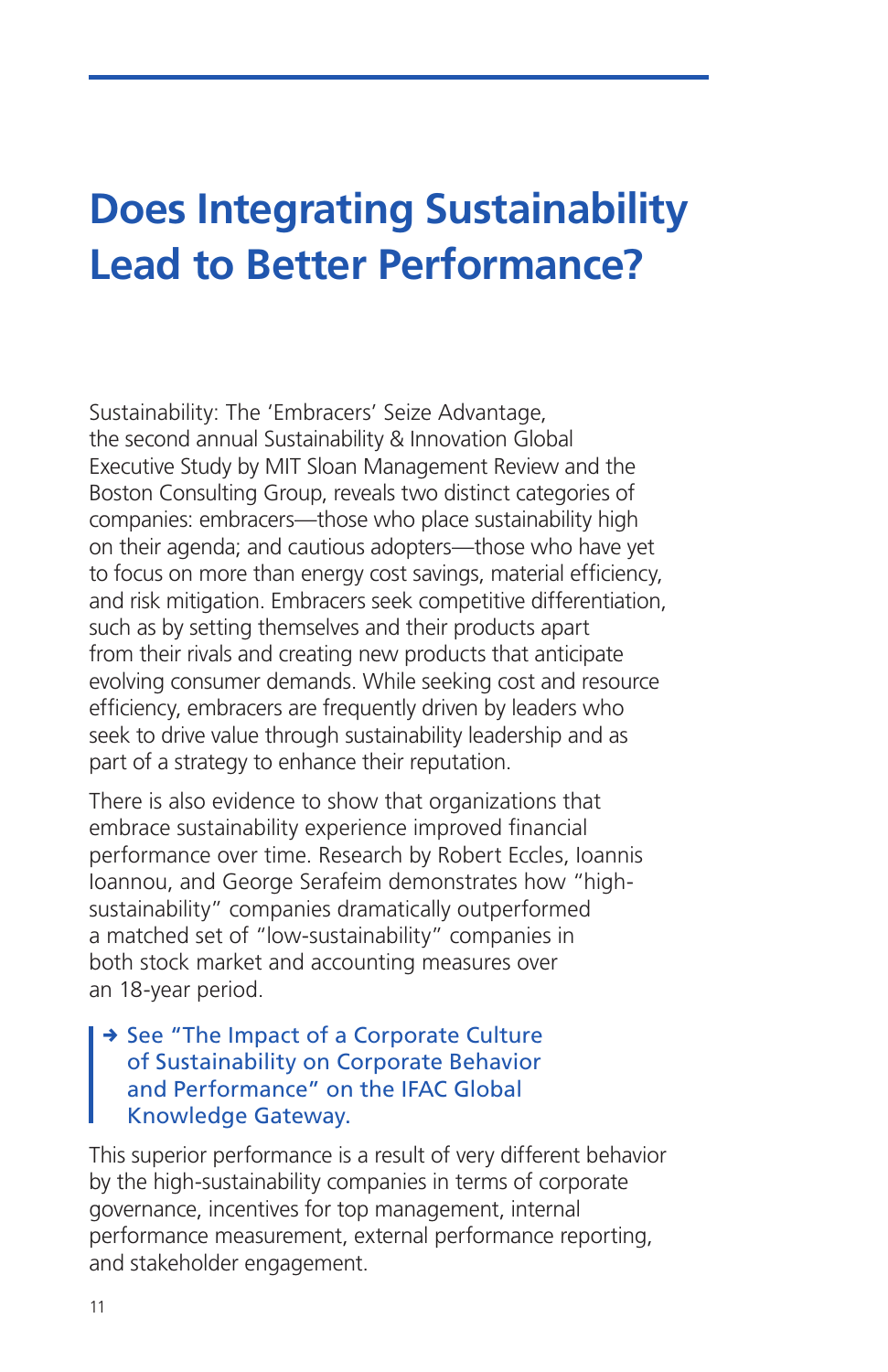### **Do Investors Care about Sustainability?**

*We feel that there remains a gulf between the importance placed on understanding how sustainability trends are shaping corporate value by companies and the interest in these issues from their investors. We are not alone in this belief. How many of us have thought, "I have just held over 50 roadshows with my investors and haven't been asked a single question on how sustainability issues are impacting my business."*

*—John Rogers, CFO, Sainsbury's, and Pierre-André Terisse, CFO, Danone, [Enhancing Investor Engagement](https://www.accountingforsustainability.org/wp-content/uploads/2015/03/A4S-investor-engagement-Mar15v2.pdf), A4S Chief Financial Officer Leadership Network*

Many professional accountants likely feel the same as John Rogers—questions on sustainability performance may not come up frequently.

However, IFAC's *[Investor Demand for Environmental, Social,](http://www.ifac.org/publications-resources/investor-demand-environmental-social-and-governance-esg-disclosures)  [and Governance Disclosures: Implications for Professional](http://www.ifac.org/publications-resources/investor-demand-environmental-social-and-governance-esg-disclosures)  [Accountants in Business](http://www.ifac.org/publications-resources/investor-demand-environmental-social-and-governance-esg-disclosures)* shows environmental, social, and governance (ESG) information is increasingly used by investors to understand an organization's key ESG factors and how they impact overall performance over a longer time horizon. Evidence of this shift can be seen in: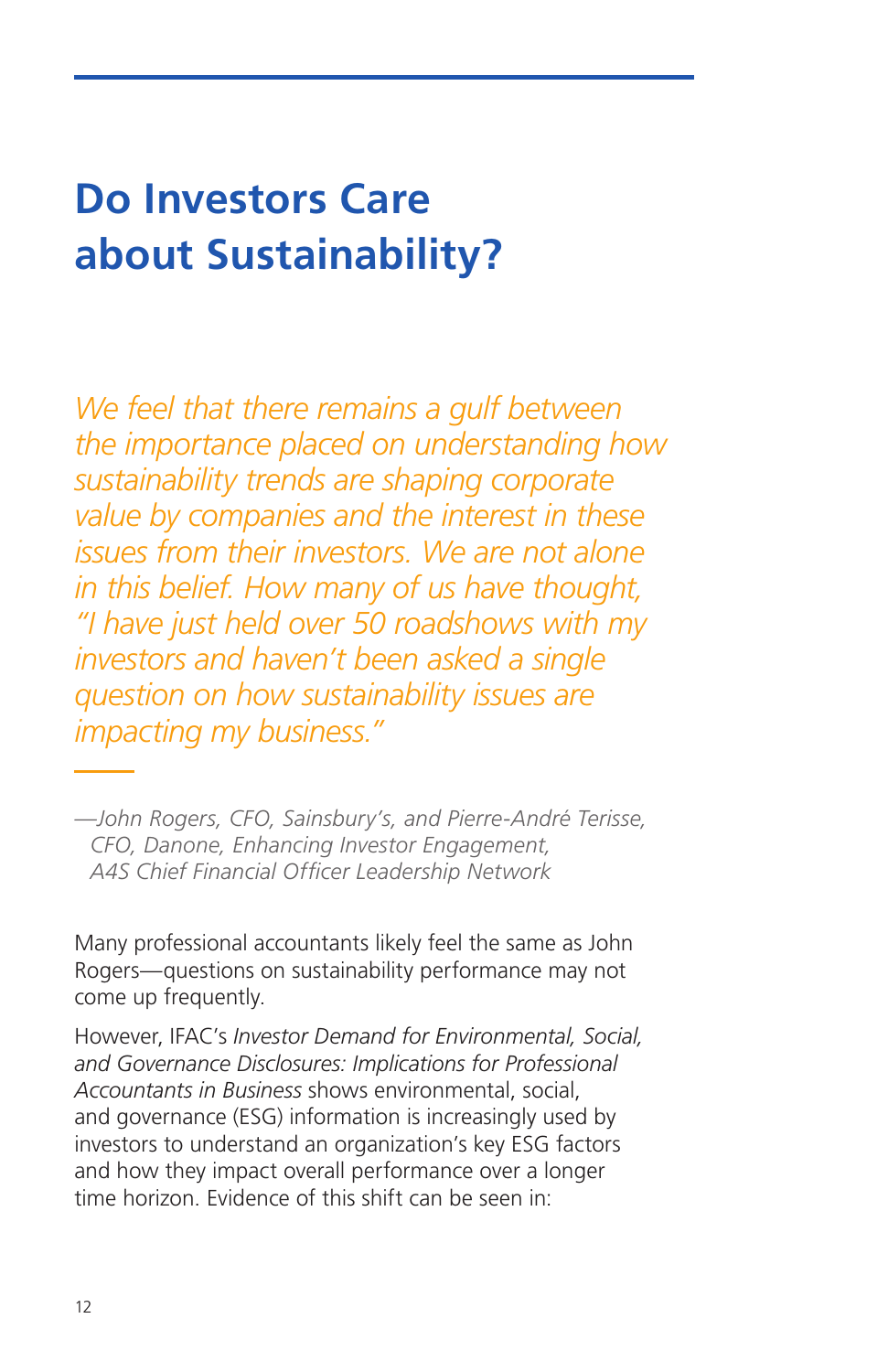- the number of investors signing the UN's Principles for Responsible Investment;
- the increasing number of shareholder proposals comprising ESG resolutions;
- surveys of investors that indicate an increasing number believe that ESG integration into the investment process maximizes beneficiaries' long-term interest, and that good governance and sustainability practices contribute to the creation of long-term shareholder value.

Such investors are taking interest in what is underlying the performance of companies. These investors seek to better understand an organization's business model, strategy, governance key dependencies, and significant risk factors.

Evidence also shows that companies have the ability to attract different kinds of investors through their disclosure policies. Research indicates that integrating sustainability can have a positive impact on the type of investors a company attracts—those who are specifically looking for sustainable value creation.

#### → See "Attracting Long-term Investors through [Integrated Thinking and Reporting"](http://www.ifac.org/global-knowledge-gateway/business-reporting/attracting-long-term-investors-through-integrated-thinki) on the IFAC Global Knowledge Gateway.

Organizations with an integrated and outward-looking approach can benefit from communicating effectively on significant matters related to strategy, governance, performance, and prospects and that reflect its commercial, social, and environmental context.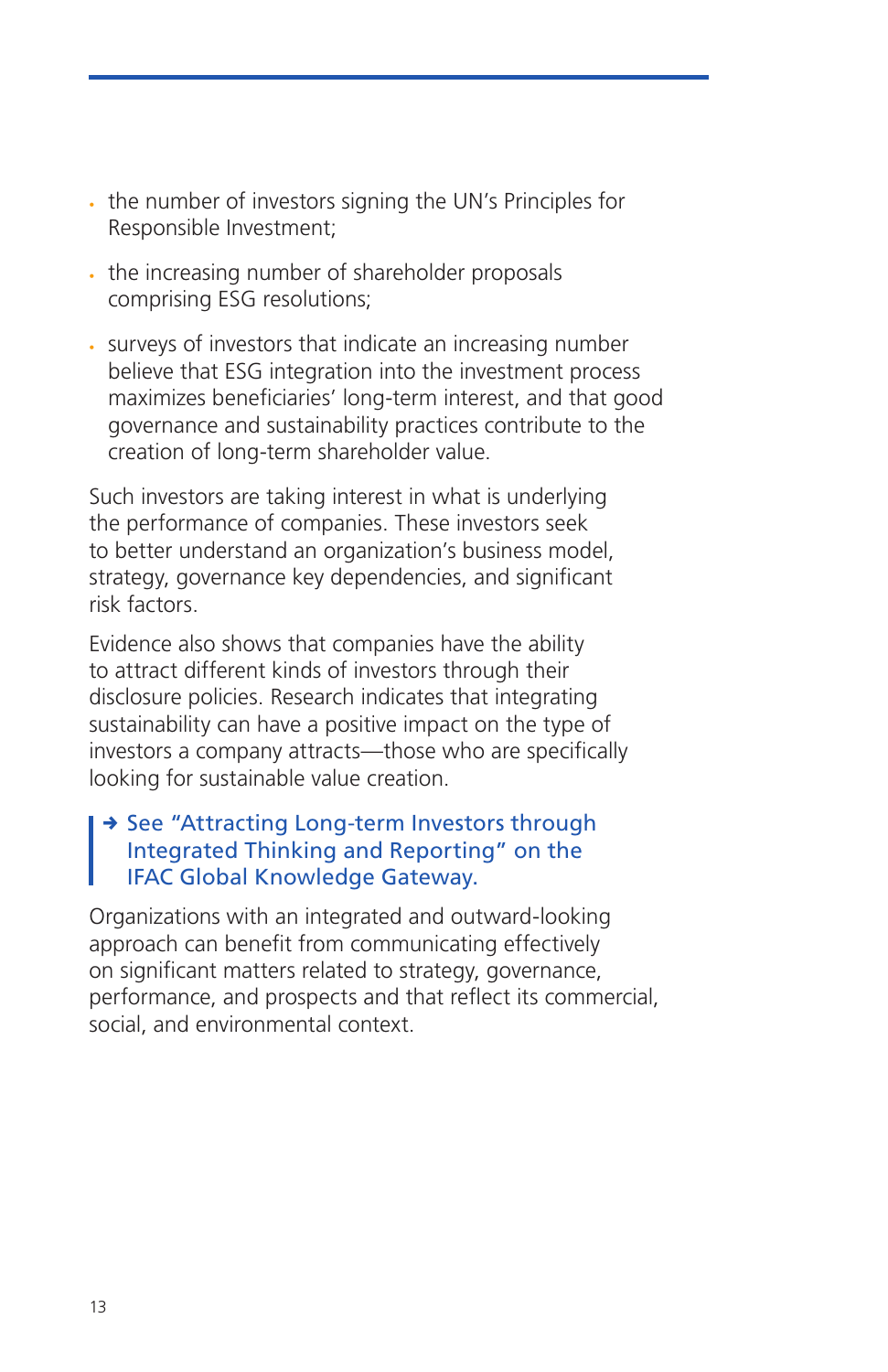## **Are Professional Accountants Addressing Sustainability?**

Accountants have historically provided stewardship of an organization's assets and been responsible for sound financial management and reporting. However, their professionalism and professional skills enable them to effectively exercise stewardship of a broader range of assets and capitals upon which an organization depends. Evidence suggests they are increasingly taking on this broader stewardship role.

In a business partnering capacity, accountants are expected to increase their support of strategic and operational decision making in addition to fulfilling traditional stewardship responsibilities. This can involve helping organizations respond to uncertainty, improve decision making, and identify new business opportunities, and innovative processes, products, and services.

Professional accountants are poised to help their organizations develop more sustainable business practices. The challenge is they frequently lack the mandate to do so. *[Redressing the Balance: How Management](http://www.cgma.org/Resources/Reports/Pages/redressing-the-balance.aspx)  [Accountants Drive Sustainable Corporate Strategies](http://www.cgma.org/Resources/Reports/Pages/redressing-the-balance.aspx)* (CGMA and A4S) explores the views and involvement of Chartered Global Management Accountants (CGMAs) in corporate sustainability. Among other findings, the report highlights:

• CGMAs clearly understand the business case for sustainability, with more than two thirds agreeing that there are significant financial and commercial benefits from integrating environmental and social factors into organizational decisions;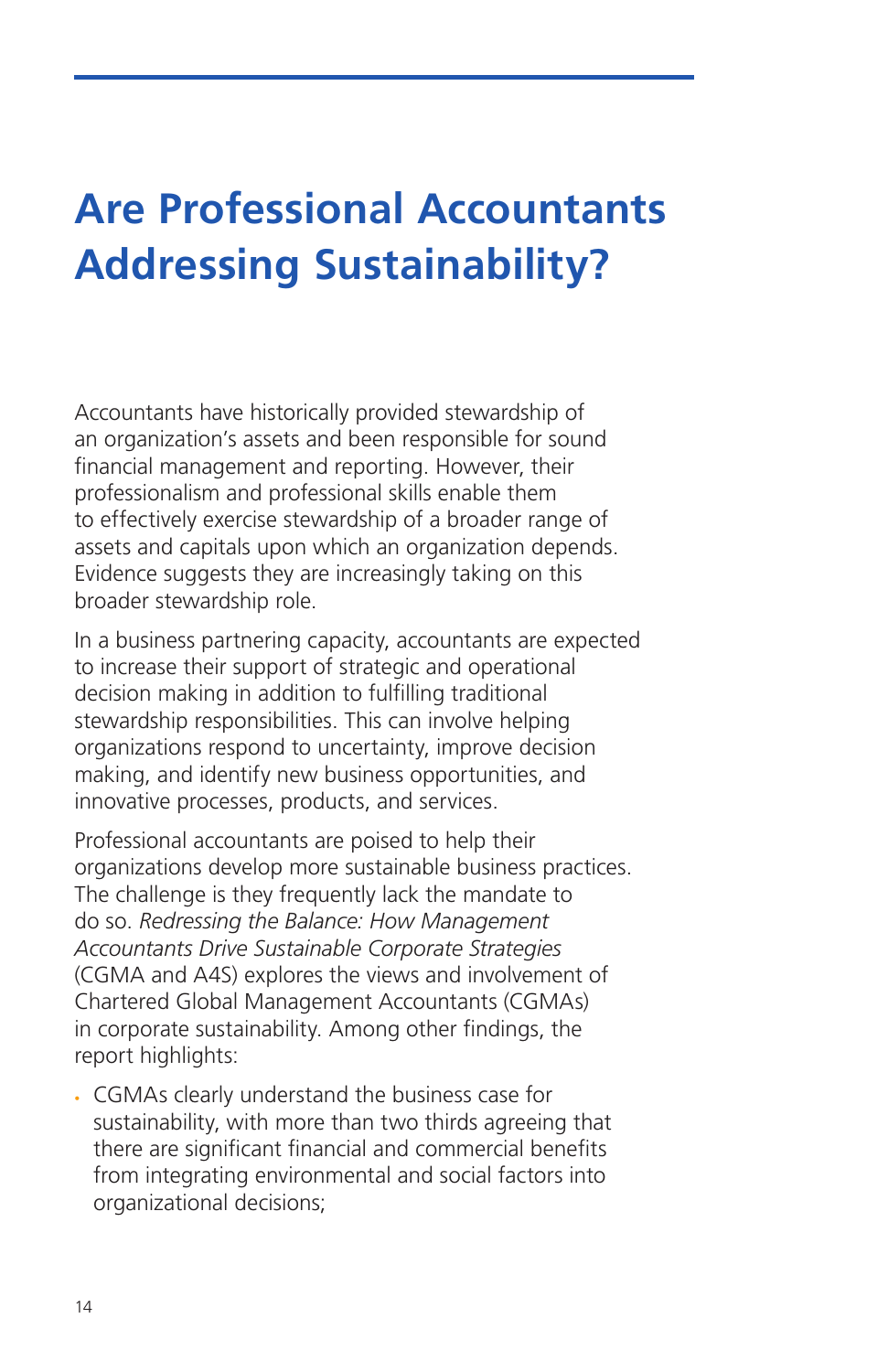- the majority (60%) believe that it is their responsibility as management accounting professionals to include relevant environmental and social factors in the information and analysis they give decision makers;
- there are distinct differences in the attitudes of management accountant across the globe, with those in Africa and Asia Pacific more likely to understand the business case for sustainability and to take responsibility for analyzing environmental and social factors; and
- only 45% of CGMAs currently include sustainability issues in their reports to decision makers. Three quarters of the respondents of this group do so because they believe sustainability impacts on cost, risk, value, and, ultimately, the company's financial performance.
	- $\rightarrow$  Sustainability is also becoming increasingly important for small- and medium-sized accounting practices and their small- and medium-sized enterprise clients. Relevant discussions and resources are available on the IFAC Global Knowledge Gateway.

The resounding reason for not reporting on sustainability is a lack of corporate mandate, with 60% saying there is a lack of demand from decision makers and a third stating that it's not part of their role or job remit. However, more than two thirds of respondents agreed that their organizations will expect them to provide increasing amounts of environmental and social data in the next few of years.

Accountancy students also recognize sustainability challenges as the main impact on the global business environment in the next 10 years. A [survey by the](http://www.accaglobal.com/uk/en/discover/news/2014/12/sustainability-a4s.html?from=XX)  [Association of Chartered Certified Accountants \(ACCA\)](http://www.accaglobal.com/uk/en/discover/news/2014/12/sustainability-a4s.html?from=XX) of 4,500 ACCA students conducted in collaboration with A4S asked their opinions about which global- or macrosustainability trends will impact businesses and the role of accountants in countering these pressures and challenges. The responses were striking: 81% said the main impact on business by 2024 would be a decline in natural resources; 70% said an increasing population would be impactful,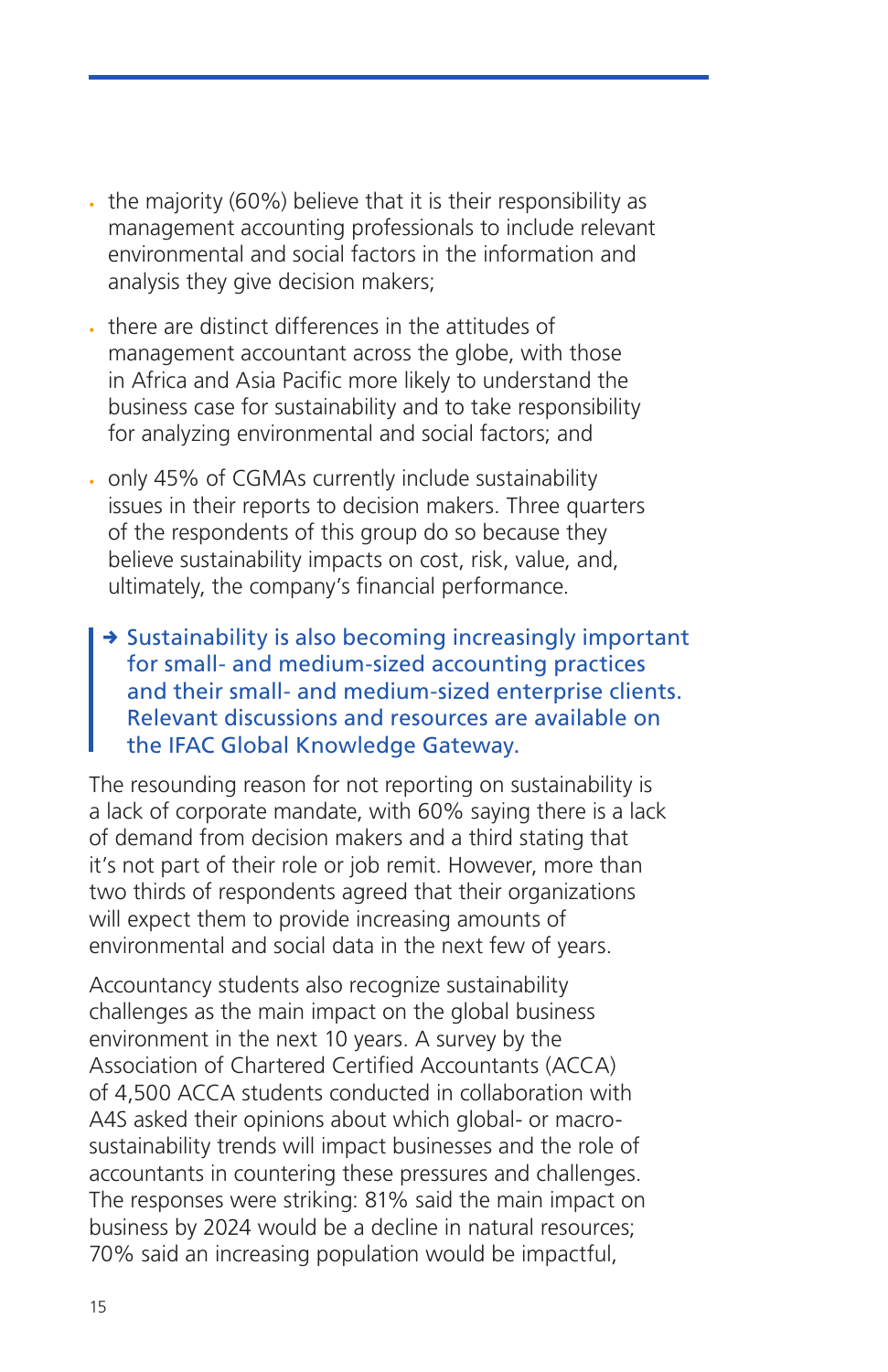a response that was notably more prominent among respondents in Africa, South Asia, and Western Europe (73%, 72%, and 70%, respectively).

These results can be viewed in a wider context of recent trends in commitments to sustainability. The sixth annual global survey of sustainability practices in January by MIT Sloan Management Review, [Joining Forces:](http://sloanreview.mit.edu/projects/joining-forces/)  [Collaboration and Leadership for Sustainability](http://sloanreview.mit.edu/projects/joining-forces/), shows a four-year downward trend in strong CEO commitment to sustainability.

#### → Also see "Corporations, Sustainability, and [Innovation: Early Results a Mixed Bag"](http://www.ifac.org/global-knowledge-gateway/viewpoints/corporations-sustainability-and-innovation-early-results-mixed-b) on the IFAC Global Knowledge Gateway.

#### **Accounting for Sustainability**

A4S was established by His Royal Highness The Prince of Wales in 2004 to convene senior leaders in the finance and accounting community to catalyze a shift to a sustainable economy and resilient business models.

Aims: How A4S Brings about Change

A4S works with the finance and accounting community to:

- Demonstrate the business case, increase engagement, and build capacity to drive behavior change that results in sustainable business practices.
- Develop practical tools, guidance, and approaches that enable environmental, social, and economic risks and opportunities to be reflected in decision making.
- Facilitate the creation of an enabling environment for change through a shift to sustainable capital markets, and supportive regulatory and reporting regimes.

Core to the work of the A4S is its CFO Leadership and Accounting Bodies Networks—see [accountingforsustainability.org](http://accountingforsustainability.org) for more information.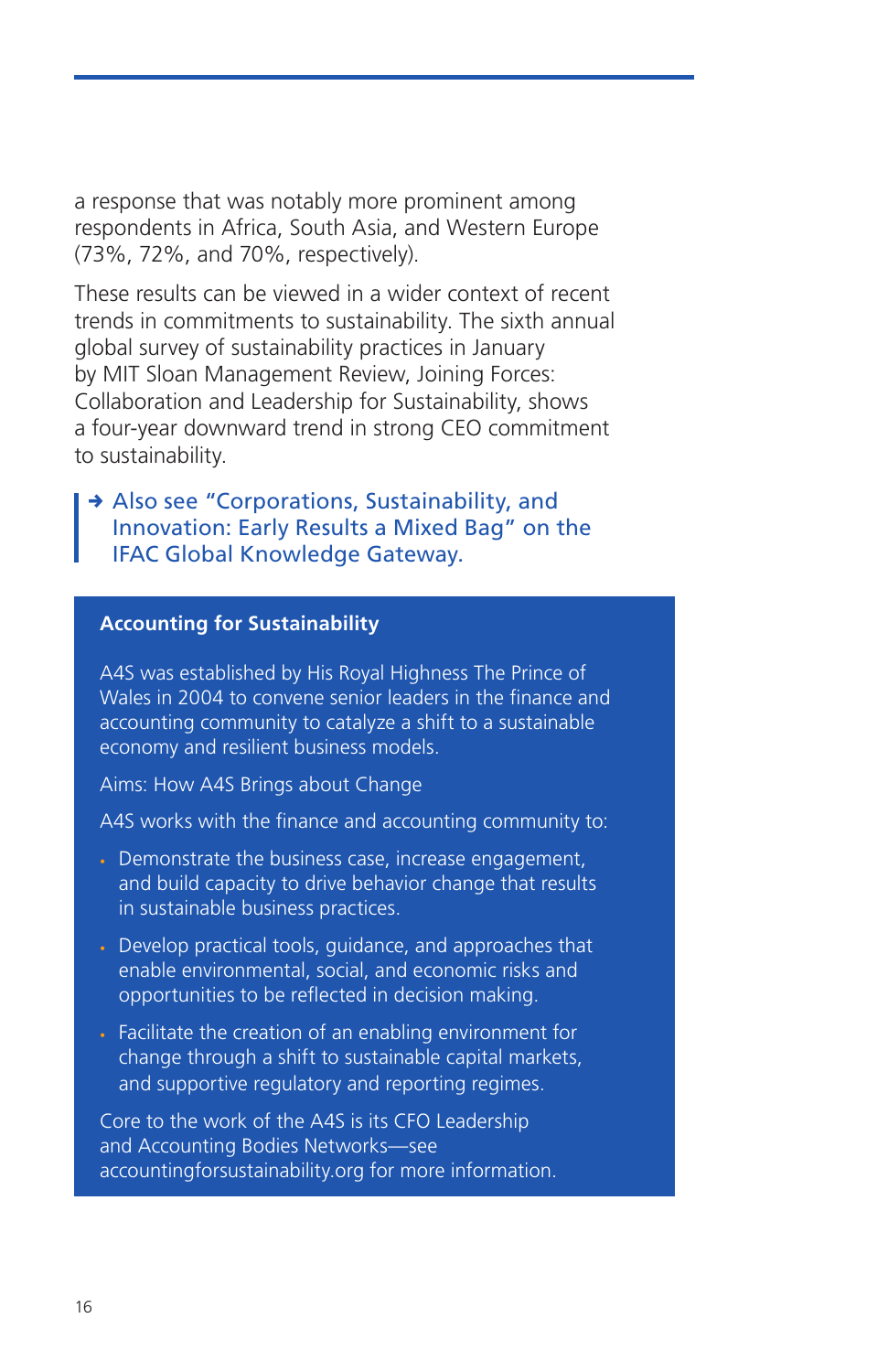## **Making a Difference: What Can Professional Accountants in Business Do?**

*To be effective business partners in the various roles they perform, professional accountants can focus on the following actions.* 

- **IDENTIFY AND CONNECT** trends and impacts that are important to the organization and the connection to the organization's strategy, business model, and performance.
- **INTEGRATE** significant natural and social capital issues into management information used to formulate strategies, plans, and targets, and investment decisions.
- **ASSESS** the benefits of responding to environmental and social matters, for example how they contribute to value creation, cost reduction, or revenue generation, as well as other benefits, such as making the organizations more attractive to employees or improving its reputation.
- **ORGANIZE** systems, processes, and people to support decision making and ensure that what matters gets measured and managed.
- **LINK TO VALUE CREATION** to ensure resources are used effectively in creating value for shareholders, customers, and other stakeholders.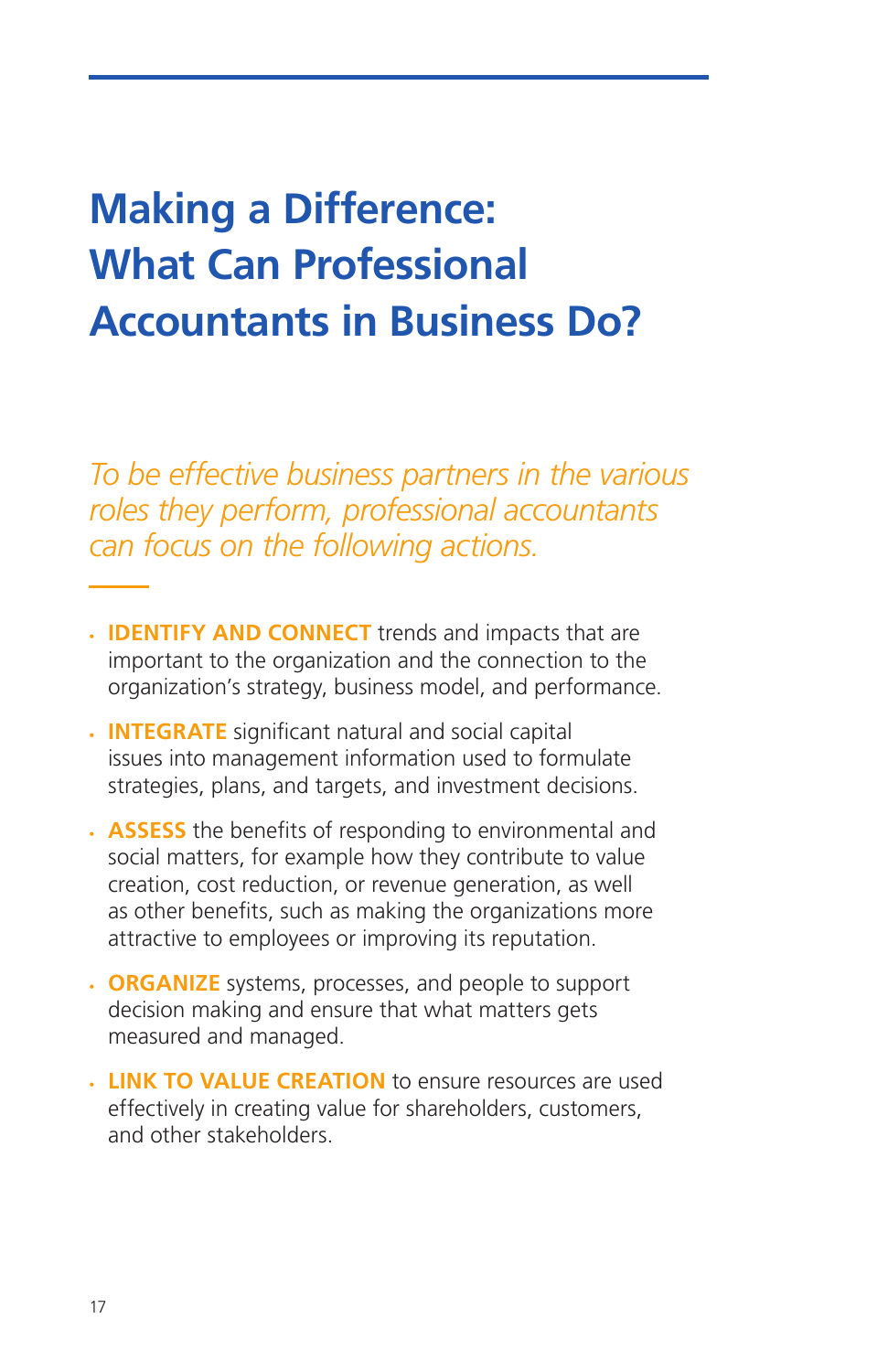- **DRIVE EFFICIENCY** through reducing waste and lowering costs.
- **PROVIDE CREDIBILITY** to data and information through effective governance and oversight.
- **COMMUNICATE** clearly to facilitate transparency through stakeholder communications and disclosures supported by appropriate reporting frameworks, such as integrated reporting.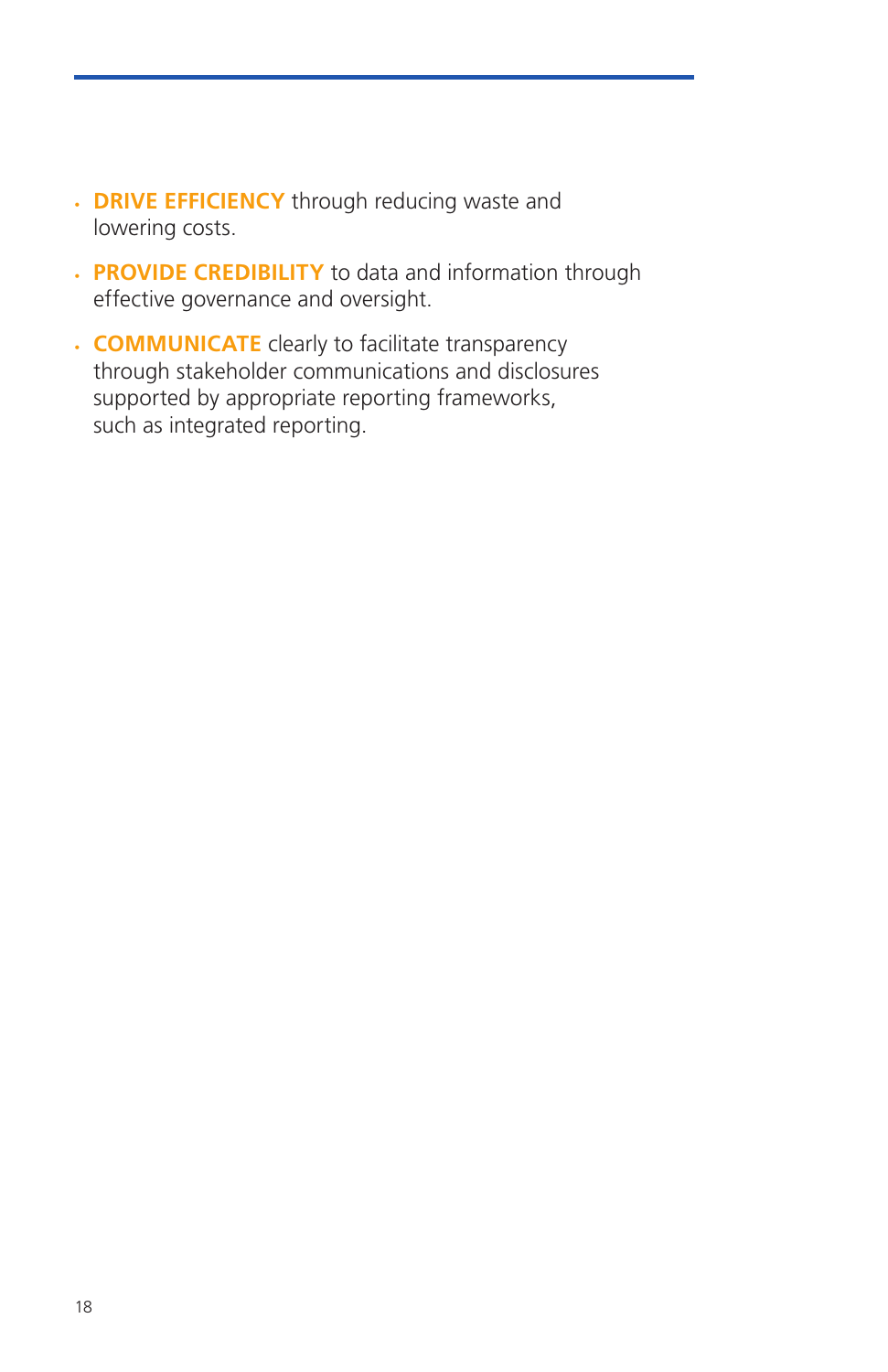## **Useful Resources for Accountants by Focus Area**

The matrix on the following page highlights how accountants, depending on their position and sphere of influence, can facilitate the resilience of their organizations. Cited resources, tools, and techniques, some of which will be familiar to accountants, can be found on the [IFAC Global Knowledge Gateway](http://www.ifac.org/global-knowledge-gateway) (see "business resilience" subtopic under Sustainability).



#### www.ifac.org/Gateway

The listed resources include the work of the global accountancy profession through various types of awareness-raising and educational initiatives, including policy and research, guidance and tools, changes to accountancy education curriculum and standards, and continuing professional development training.

The resources listed are not intended to be exhaustive. If you would like additional relevant resources to be included, please email Gateway@ifac.org.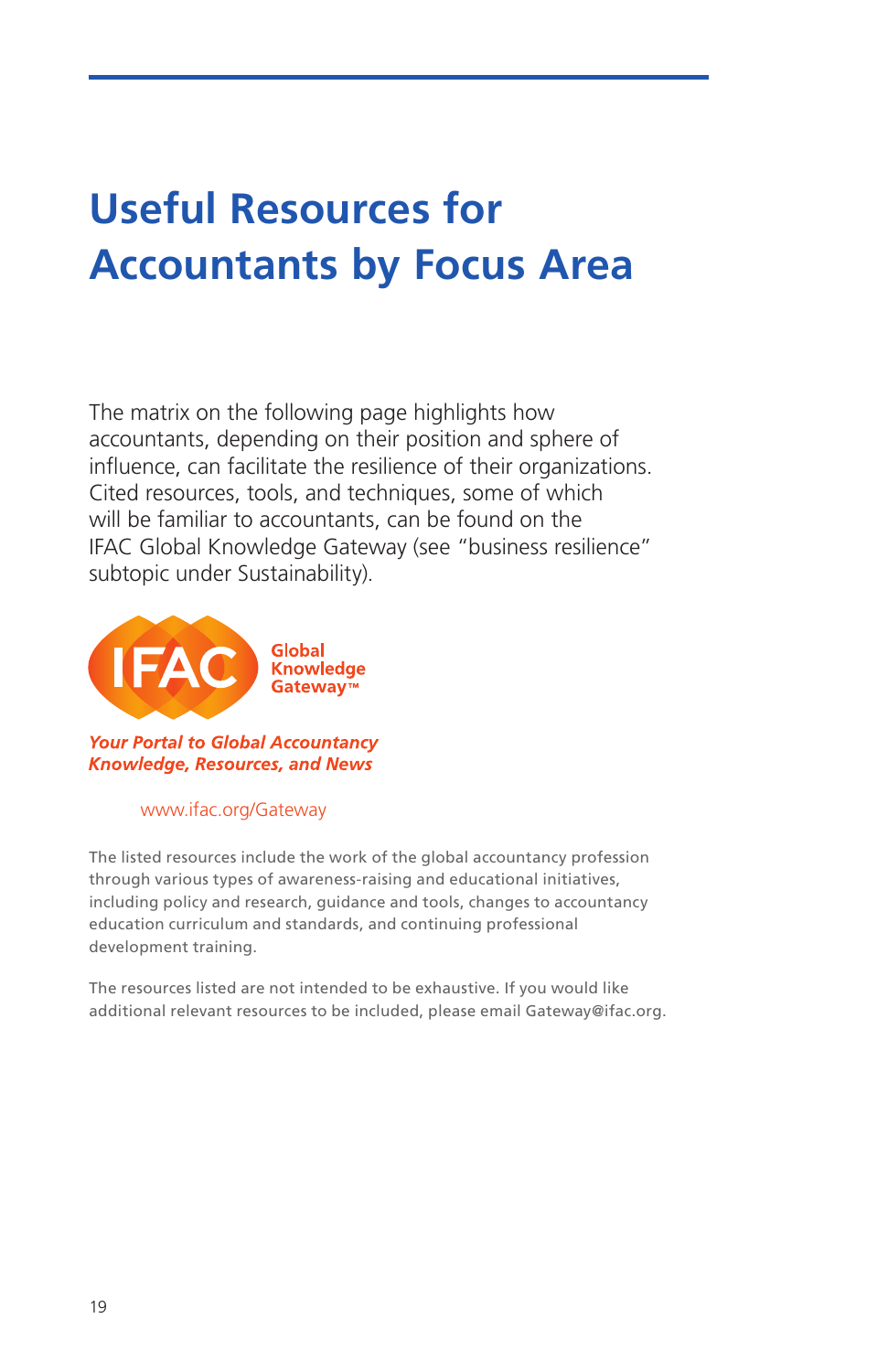#### **LEADERSHIP AND BUSINESS STRATEGY**

#### FOCUS AREA WHAT CAN ACCOUNTANTS DO? RELEVANT TOOLS AND TECHNIQUES AND USEFUL RESOURCES

*Make sustainability strategic, not just tactical*

Finance has the skills and ability to support the business to ensure sustainability initiatives are strategic rather than tactical in nature.

Identifying the business case at an organizational, project, or issue level *For example, a business case might be needed in relation to dealing with a natural resource or energy dependency*

- Identify and facilitate an understanding of relevant environmental, social, and governance or sustainability, factors and how to deal with them as part of an organization's strategy and operations. • Establish a systematic approach to stakeholder engagement to help identify and consider relevant issues, for example, collaborating closely with suppliers to improve sustainability performance and procurement.
- Apply a financial mindset by establishing a business case and financial impact for sustainability action and specific projects. How does sustainability contribute directly to business value, either through revenue generation, cost control, risk management, or innovation?
	- Deal with specific sustainability issues, such as natural resource dependency, as a strategic, competitive, and financial issue at the board level and facilitate debate on how these relate to strategy, business model, and performance outlook.
	- Build knowledge in sustainability matters via continuing professional development; this might include learning about sustainability and related challenges and opportunities more generally, and specifically considering how specific sustainability matters are relevant to an organization and its objectives.

The sustainability challenge:

- World Wildlife Fund, 2012 *Living Planet Report*
- World Business Council on Sustainable Development, *Vision 2050*
- Natural Capital Coalition and Trucost, *Natural Capital at Risk: The Top 100 Externalities of Business*
- Accounting for Sustainability, *Future Proofed Decision Making*
- Chartered Accountants Australia and New Zealand, *20 Issues on Building a Sustainable Business and Integrating Sustainability—A Case Study Approach*
- World Economic Forum, *Global Risks Reports 2014 and 2015*
- Risky Business, *The Economic Risks of Climate Change in the United States*
- Mercer, *2015 Study: Climate Change*

Identifying and prioritizing issues:

- IFAC, *Investor Demand for Environmental, Social, and Governance Disclosures: Implications for Professional Accountants in Business*
- Sigma Guide to Sustainability Issues
- International Organization for Standardization (ISO) 26000: 2010— Guidelines for Social Responsibility
- OECD Guidelines for Multinational Enterprises—government-backed recommendations on responsible business conduct
- UN Global Compact, *The Ten Principles of the UN Global Compact*
- Global Reporting Initiative, G4 Sustainability Reporting Guidelines
- Sustainability Accounting Standards Board sector standards and Materiality Map
- EY, *Materiality and Sustainability Disclosure, Key Insights from the ASX Top 100*
- KPMG, *The Essentials of Materiality Assessment*
- AccountAbility, *Redefining Materiality II: Why It Matters, Who's Involved, and What it Means for Corporate Leaders and Boards*
- The CERES Roadmap for Sustainability
- ACCA, *Identifying Natural Capital Risk and Materiality*

Effective stakeholder management:

- UNEP, *The Stakeholder Engagement Manual: The Practitioner's Handbook on Stakeholder Engagement* takes organizations through basic steps and considerations in planning and developing stakeholder engagement.
- AccountAbility's AA1000 *Stakeholder Engagement Standard (SES)* provides a principles-based, open-source framework for stakeholder engagement.

Relevant courses for accountants:

• A number of professional accountancy organizations have learning programs on sustainability, for example the Institute of Chartered Accountants in England and Wales Business Sustainability Programme, an e-learning program covering corporate responsibility and the issues facing companies in becoming sustainable.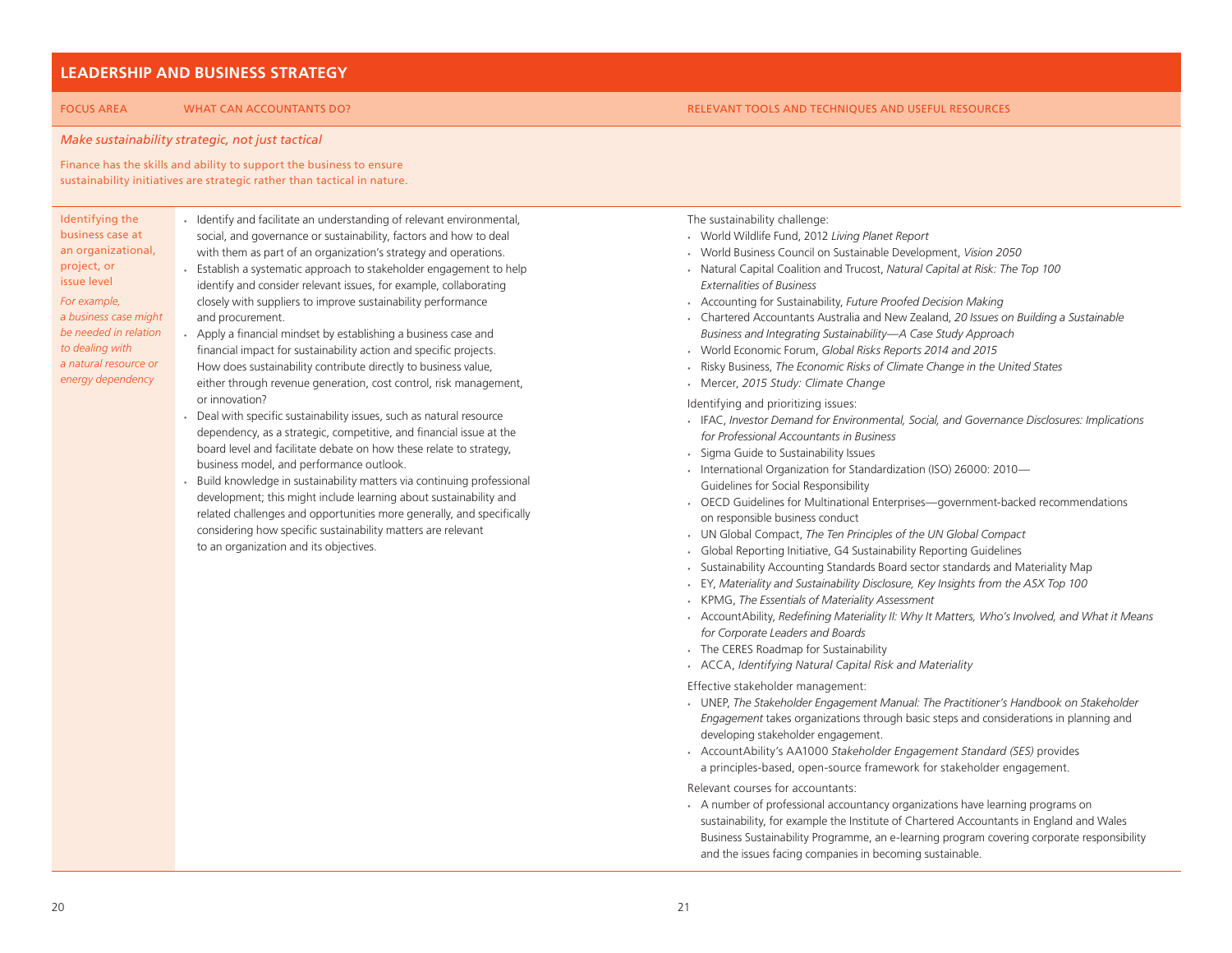#### **LEADERSHIP AND BUSINESS STRATEGY**

| <b>FOCUS AREA</b>                                   | <b>WHAT CAN ACCOUNTANTS DO?</b>                                                                                                                                                                                                                                                                                                                                                                                                                                                                                                                                                                                                                                                                      | RELEVANT TOOLS AND TECHNIQUES AND USEFUL RESOURCES                                                                                                                                                                                                                                                                                                                                                                                                                                                                                                                                                                                                                                                                                                                                                                                                                                                                                                                                                                                                                                                                                                                                                                                                                                                                                                                       |
|-----------------------------------------------------|------------------------------------------------------------------------------------------------------------------------------------------------------------------------------------------------------------------------------------------------------------------------------------------------------------------------------------------------------------------------------------------------------------------------------------------------------------------------------------------------------------------------------------------------------------------------------------------------------------------------------------------------------------------------------------------------------|--------------------------------------------------------------------------------------------------------------------------------------------------------------------------------------------------------------------------------------------------------------------------------------------------------------------------------------------------------------------------------------------------------------------------------------------------------------------------------------------------------------------------------------------------------------------------------------------------------------------------------------------------------------------------------------------------------------------------------------------------------------------------------------------------------------------------------------------------------------------------------------------------------------------------------------------------------------------------------------------------------------------------------------------------------------------------------------------------------------------------------------------------------------------------------------------------------------------------------------------------------------------------------------------------------------------------------------------------------------------------|
| <b>Facilitate leadership</b><br>and commitment      | Secure commitment and buy-in from organization leaders and<br>management so that sustainability is a part of doing business<br>and supports business resilience.<br>- Create a vision and supporting organizational culture that<br>embraces sustainability and sustainable value creation.<br>· Implement governance and accountability arrangements<br>at governing body and management levels to ensure sustainability<br>considerations are embedded at all organizational levels.<br>Incorporate a sustainability narrative in investor communications<br>and dialogue.                                                                                                                         | Leadership and change management:<br>- Dutch Sustainability Growth Coalition, Leadership and Corporate Governance<br>for Sustainable Growth Business Models<br>- Conference Board, The Role of Business in Society: An Agenda for Action<br>MIT Sloan Management Review and the Boston Consulting Group,<br><b>Embracers Seize the Advantage</b><br>- Volans, The Future Quotient<br>- Institute of Management Accountants, Implementing Sustainability:<br>The Role of Leadership and Organizational Culture<br>- A4S, CFO Leadership Network<br>· IFAC, CIMA, and EY, Accounting for Natural Capital: The Elephant in the Boardroom<br>National regulations and guidelines, for example the Voluntary Guidelines on Social,<br>Environmental, and Economic Responsibilities of Business in India<br>• UN Global Compact, Impact: Transforming Business, Changing the World                                                                                                                                                                                                                                                                                                                                                                                                                                                                                             |
| Engage the<br>finance and<br>accounting<br>function | - Reach out to sustainability and operational colleagues to establish<br>how the finance team could support them.<br>Provide support on establishing robust processes and systems for<br>capturing and reporting non-financial data, and demonstrating the<br>financial implications of decisions or various courses of action.<br>Help others speak the language of the business, and connect<br>sustainability matters to the objectives, strategy and business model<br>of the organization.<br>- Incorporate sustainability matters into the strategic and operational<br>metrics that drive value creation over time and are used to monitor<br>and manage the performance of the organization. | Case studies on the role of sustainability and finance teams:<br>- Perry's Ice Cream's finance team, as an essential member of the Perry's Sustainability<br>Team, gathers and evaluates key performance measures and milestones and reports them<br>consistently, reliably, and regularly.<br>- Asda's finance team plays an intrinsic role in the decision-making process including planning,<br>testing, and roll-out of sustainability programs, such as zero waste to landfill. The case<br>study covers four sustainability projects and plenty of invaluable sample models and project<br>summary documents.<br>- Adnams Brewery's retail management accountant is at the heart<br>of its environmental activities.<br>- Compass' management accountant calculated the potential cost savings of the investment<br>to introduce steam valve technology to one of the largest food and support service<br>businesses in the world and how a tracking system was used to minimize waste.<br>• Marshalls plc's finance team designed and used spreadsheets to support a major carbon<br>labelling project to generate a relevant carbon label for each product family.<br>- Sainsbury's finance, agriculture, and buying teams worked with dairy farmers to develop<br>a Cost of Production model that readjusts the volatile costs associated with milk production. |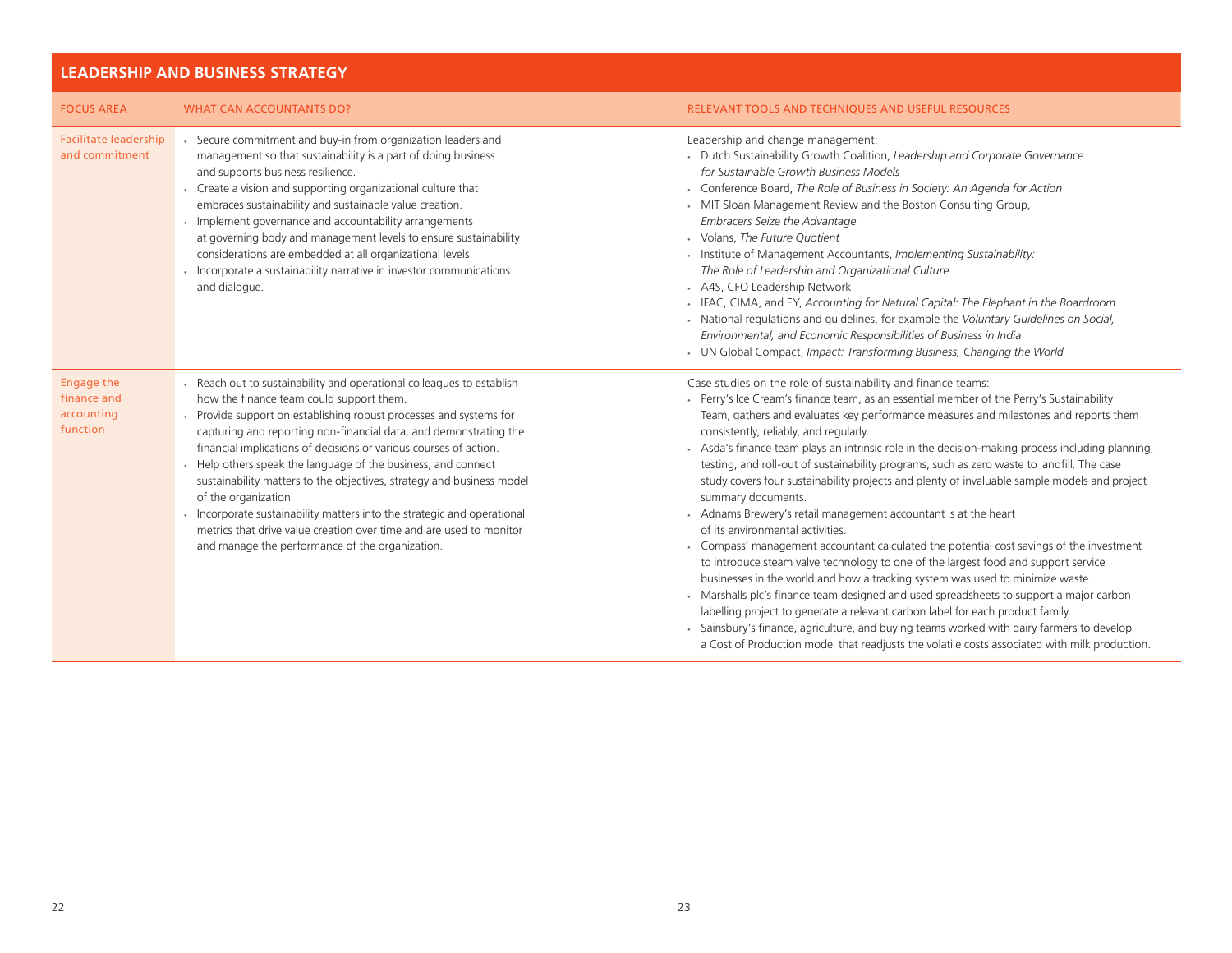#### **LEADERSHIP AND BUSINESS STRATEGY**

| <b>FOCUS AREA</b>                                                                                                                                                                                                                                                                                              | <b>WHAT CAN ACCOUNTANTS DO?</b>                                                                                                                                                                                                                                                                                                                                                                                                                                                                                                                                                                                                                                                                                                                                                                                                                                                                                                                                                                                                                                                     | RELEVANT TOOLS AND TECHNIQUES AND USEFUL RESOURCES                                                                                                                                                                                                                                                                                                                                                                                                                                                                                                                                                                                                                                                                                                                                                                                                                                                                                                                                                                                                                                                                                                                                                          |
|----------------------------------------------------------------------------------------------------------------------------------------------------------------------------------------------------------------------------------------------------------------------------------------------------------------|-------------------------------------------------------------------------------------------------------------------------------------------------------------------------------------------------------------------------------------------------------------------------------------------------------------------------------------------------------------------------------------------------------------------------------------------------------------------------------------------------------------------------------------------------------------------------------------------------------------------------------------------------------------------------------------------------------------------------------------------------------------------------------------------------------------------------------------------------------------------------------------------------------------------------------------------------------------------------------------------------------------------------------------------------------------------------------------|-------------------------------------------------------------------------------------------------------------------------------------------------------------------------------------------------------------------------------------------------------------------------------------------------------------------------------------------------------------------------------------------------------------------------------------------------------------------------------------------------------------------------------------------------------------------------------------------------------------------------------------------------------------------------------------------------------------------------------------------------------------------------------------------------------------------------------------------------------------------------------------------------------------------------------------------------------------------------------------------------------------------------------------------------------------------------------------------------------------------------------------------------------------------------------------------------------------|
| Connecting<br>sustainability to<br>strategy, risk, and<br>performance,<br>and identifying<br>how decisions can<br>be enhanced by<br>integrating<br>sustainability-<br>related information<br>into areas such as<br>business planning,<br>risk and<br>performance<br>management,<br>and investment<br>appraisal | - Identify significant drivers from different perspectives: legal<br>requirements, resource consumption, the environmental impact of<br>emissions, or the demands of key interest groups, such as customers.<br>- Assess how these might affect the organization positively<br>and negatively.<br>. Sustainability issues have strategic and operational implications<br>but could also have implications for the financial statements and<br>the related audit. For example, climate change regulation that<br>creates a cost of carbon will have strategic, operational, and<br>financial implications. Once defined, these aspects can be subjected<br>to a systematic management process.<br>- Consider a range of competitive strategies to embrace sustainability<br>risk and opportunity.<br>. Set and cascade goals, targets, and performance measures<br>to facilitate the delivery of vision and strategy.<br>- Use management control systems to operationalize sustainability<br>and to ensure alignment of sustainability performance<br>to organizational objectives. | - Accounting for Sustainability, Managing Future Uncertainty: Integrating Risks Resulting from<br>Macro Sustainability Trends into Business Decision-Making<br>- CIMA, Sustainability Performance Management: How CFOs Can Unlock Value<br>- CIMA, Garden Designs to Improve the Line of Sight: Implementation of the Balanced<br>Scorecard and Alternative Costing System at the Royal Botanic Garden Edinburgh<br>Chartered Accountants Australia and New Zealand, Twenty Issues on the Business<br>Implications of a Carbon Cost<br>- Committee of Sponsoring Organizations of the Treadway Commission (COSO), Demystifying<br>Sustainability Risk and Managing Risk for a Sustainable Future: Integrate Sustainability into<br>the Business Using the Enterprise Risk Management Framework<br>- ISO 31000: 2009 Risk Management Standard<br>- IFAC, "Of Scenarios and Accountants: The Importance of Scenario Analysis for<br>Organizations" (Global Knowledge Gateway) to evaluate and assess uncertainties<br>• World Bank, "Preparing for a Price on Carbon: Lessons from 3 Companies"<br>- Balanced Score Card Institute, Link Sustainability to Corporate Strategy Using<br>the Balanced Scorecard |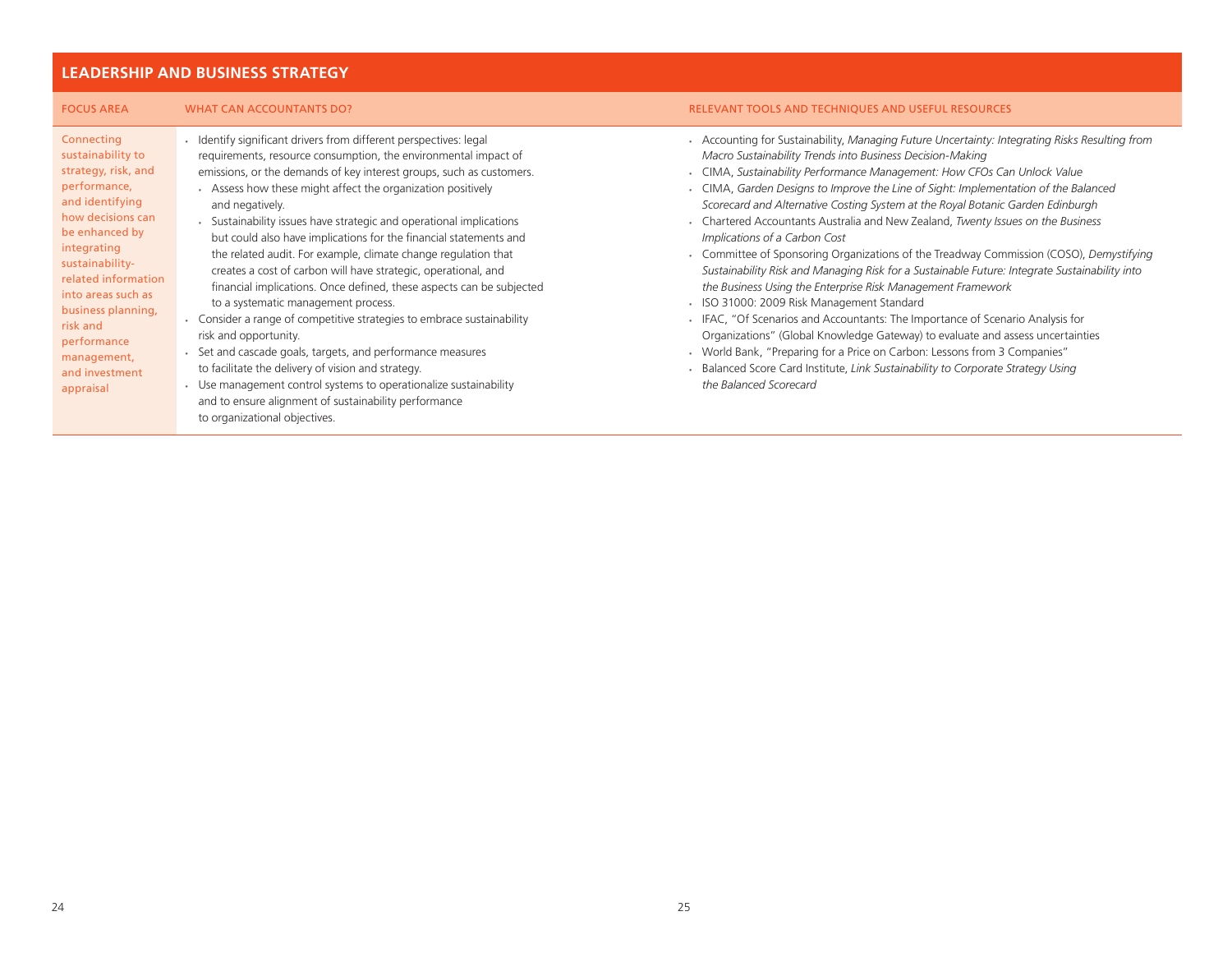#### **MANAGEMENT, OPERATIONS AND ACCOUNTING**

#### *Improve the process of information and data collection, analysis, and reporting*

Finance professionals bring the rigor and discipline used in accounting to the collection, analysis, and reporting of sustainability data. They need to work closely with sustainability professionals, and others, to understand what information needs to be captured and how it is to be used.

#### **Generating** information and analysis to

support decisions

- Develop appropriate approaches to accounting, measurement, and quantification of environmental, social, and other relevant information and externalities to support decision making. • Incorporate broader information into planning and financial
	- processes, such as business planning, budgeting and forecasting, and project and investment appraisal.
	- Internalize external impacts by incorporating appropriate costs and benefits into the decision-making process using tools and techniques, such as environmental management accounting and lifecycle assessment. Such techniques, in addition to effective stakeholder engagement, can help to identify and quantify costs and benefits, and risks and opportunities related to both current and future strategies and operations.
- Develop strategic performance measurement systems, performance measures, and KPIs to ensure the delivery of strategic and sustainability-related objectives.
- Measure innovation and R&D investment in relation to sustainability.
- Integrate information and data requirements into management and/or accounting systems with appropriate control mechanisms.

#### FOCUS AREA WHAT CAN ACCOUNTANTS DO? RELEVANT TOOLS AND TECHNIQUES AND USEFUL RESOURCES

- Natural Capital Coalition (NCC), Natural Capital Business Hub (web portal), making the business case and providing learnings from other companies; the NCC will soon release the Natural Capital Protocol—a standardized framework for measuring, managing and reporting natural capital in business and investor decision making.
- Human Resources Accounting in Infosys
- Corporate Eco Forum, *The New Business Imperative, Valuing Natural Capital*
- World Business Council for Sustainable Development Corporate Ecosystems Programme, *Guide to Corporate Ecosystem Valuation*
- IFAC, *Project and Investment Appraisal for Sustainable Value Creation*
- National guidance on the application of cost benefit analysis, such as in the public sector, UK Government's HM Treasury Supplementary Green Book Guidance, *Accounting for Environmental Impacts*
- A4S, CAPEX: *A Practical Guide to Embedding Sustainability into Capital Investment Appraisal and Natural and Social Capital Accounting: An Introduction for Financial Decision Makers*
- Accounting for Intellectual Capital, "The Management Accountant" from the *Journal for Chartered Management Accountants*

Applying management accounting to environmental sustainability:

- IFAC, *Environmental Management Accounting* supports the management of environmental and economic performance via management accounting systems and practices that focus on both physical information on the flow of energy, water, materials, and wastes, as well as monetary information on related costs, earnings and savings.
- IFAC, "Using Management Accounting to Drive Environmental Performance" is useful for applying activity-based costing and management to environmental sustainability.
- National cost accounting standards that consider environmental matters, such as the Cost Accounting Standards in India.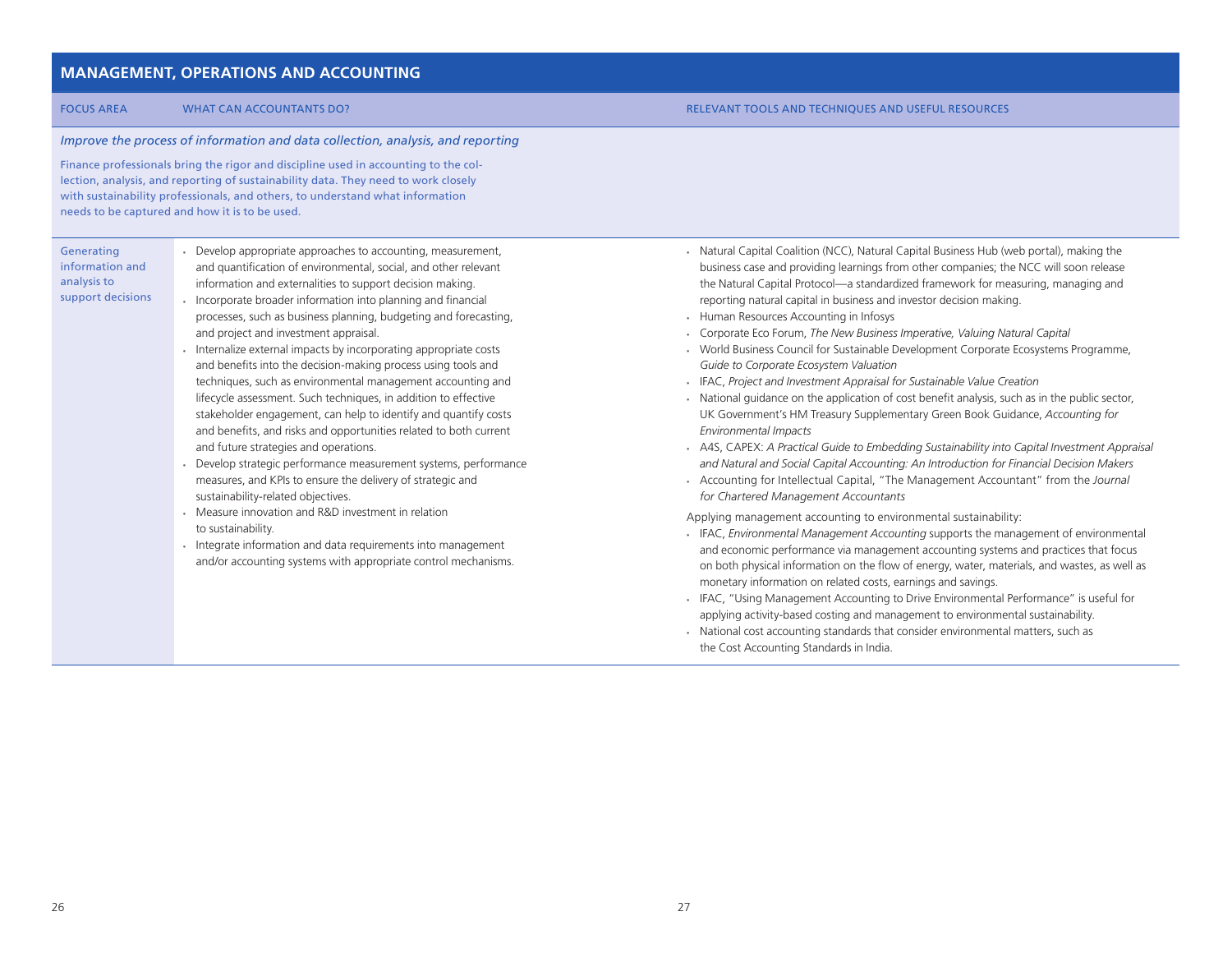### **MANAGEMENT, OPERATIONS AND ACCOUNTING**

| <b>FOCUS AREA</b>                                                                              | <b>WHAT CAN ACCOUNTANTS DO?</b>                                                                                                                                                                                                                                                                                                                                                                                                                                                                                                                                                                                                                                                                                                                                                                                                                                                                                                                                                                                                                                                                                                                                                                                                                                                                                                                                                                                                                                                                                                                                                                                                           | RELEVANT TOOLS AND TECHNIQUES AND USEFUL RESOURCES                                                                                                                                                                                                                                                                                                                                                                                                                                                                                                                                                                                                                                                                                                                                                                                                                                                                                     |
|------------------------------------------------------------------------------------------------|-------------------------------------------------------------------------------------------------------------------------------------------------------------------------------------------------------------------------------------------------------------------------------------------------------------------------------------------------------------------------------------------------------------------------------------------------------------------------------------------------------------------------------------------------------------------------------------------------------------------------------------------------------------------------------------------------------------------------------------------------------------------------------------------------------------------------------------------------------------------------------------------------------------------------------------------------------------------------------------------------------------------------------------------------------------------------------------------------------------------------------------------------------------------------------------------------------------------------------------------------------------------------------------------------------------------------------------------------------------------------------------------------------------------------------------------------------------------------------------------------------------------------------------------------------------------------------------------------------------------------------------------|----------------------------------------------------------------------------------------------------------------------------------------------------------------------------------------------------------------------------------------------------------------------------------------------------------------------------------------------------------------------------------------------------------------------------------------------------------------------------------------------------------------------------------------------------------------------------------------------------------------------------------------------------------------------------------------------------------------------------------------------------------------------------------------------------------------------------------------------------------------------------------------------------------------------------------------|
| <b>Reducing the</b><br>sustainability<br>impact<br>of products,<br>services, and<br>operations | - Implement supporting tools, such as full and material flow cost<br>accounting, life-cycle analysis, and costing, to reveal and ensure<br>the availability of information relating to opportunities, risks,<br>costs, and benefits.<br>• Support the design and development of products and services<br>aligned with sustainability goals, for example, through carbon<br>foot printing of a product/service.<br>· Identify opportunities for minimizing waste and creating<br>energy efficiencies.<br>• Support process redesign to reduce material inputs and improve<br>sustainability impact of products and services.<br>· Target investment, for example, in energy-efficient equipment<br>to improve energy efficiency or in recycling facilities to reuse or<br>reduce waste.<br>For financial planning and management, consider incorporation of:<br>Green/carbon taxes or climate change levies on energy use<br>to provide incentives for reducing consumption;<br>Enhanced capital allowances to encourage the purchase<br>of qualifying energy-efficient equipment;<br>- Tax credits or government grants for research and development,<br>for example, in developing renewable sources of energy; and<br>- Landfill taxes to encourage the reduction of waste and landfill and<br>legislation to promote better product designs and recycling (for<br>example, the EU's End-of-Life Vehicles Directive and the Waste<br>Electrical and Electronic Equipment Directive improve the recycling<br>of scrapped vehicles and require producers of electrical equipment<br>to pay for end-of-life collection of their products). | - ISO standards for Environmental Management, and establishing an Environmental<br>Management System, starting with ISO 14001:2004. Also includes ISO 14051:2011,<br>Material Flow Cost Accounting.<br>- Lifecycle analysis and whole-life costing using international and national standards, such<br>as ISO 14040:2006, Environmental Management-Life Cycle Assessment: Principles<br>and Framework, and ISO 14044, Environmental Management-Life Cycle Assessment:<br>Requirements and Guidelines, and quidelines from the profession, for example Whole-Life<br>Costing by the Chartered Institute of Public Finance and Accountancy.<br>- Greenhouse Gas Protocol Standards for accounting and reporting of greenhouse gas<br>emissions (to measure impact specifically on global warming), including at project<br>and product levels and national variations, such as PAS 2050 developed by the British<br>Standards Institute. |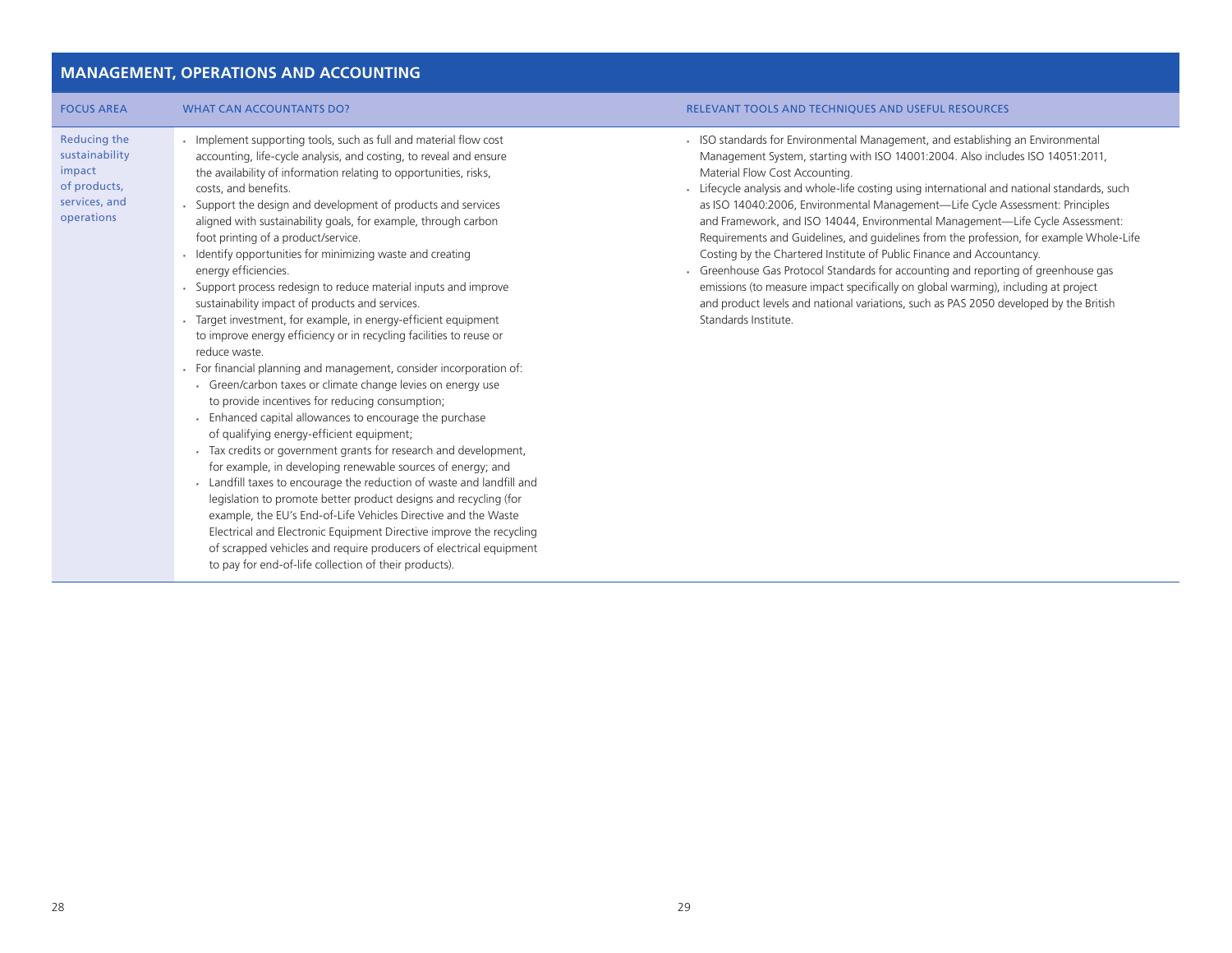#### **COMMUNICATIONS, REPORTING, AND DISCLOSURE**

#### FOCUS AREA WHAT CAN ACCOUNTANTS DO? RELEVANT TOOLS AND TECHNIQUES AND USEFUL RESOURCES

#### *Integrate with reporting*

Finance professionals are best placed to incorporate meaningful sustainability performance information into business reporting processes and disclosures, and to inform stakeholders of an organization's ability to create value over time.

Developing a business reporting strategy and approach

- Connect report content to stakeholder need. • Disclose what matters and determine materiality from various perspectives, such as time (short, medium, long term), audience (shareholder vs. stakeholder), geography (global, regional, local), etc.
- Determine the range of users and their needs for various types of reports and disclosures.
- Use, and combine where necessary, appropriate reporting frameworks and guidelines to help develop reporting processes and to ensure that all relevant financial and non-financial information is disclosed allowing users to benchmark performance.
- Apply appropriate oversight and controls to non-financial data (as with financial data and disclosures).

Reporting Standards and Frameworks

- *International Integrated Reporting Framework* to provide greater transparency on business performance and value creation over time
- Global Reporting Initiative (GRI), the comprehensive Sustainability Reporting Framework widely used around the world to enable greater organizational transparency; GRI Sustainability Disclosure Database provides access to all types of sustainability reports
- Sustainability Accounting Standards Board sustainability accounting standards that help public corporations disclose material, decision-useful information to investors
- Single-issue accounting frameworks such as the Greenhouse Gas Protocol and the Australian Water Accounting Standards Board's Water Accounting Conceptual Framework and General Purpose Water Accounting Reports
- Climate Disclosure Standards Board, Climate Change Reporting Framework, to encourage a harmonized approach to the preparation of climate change-related disclosures

Implementation Guidance

- IFAC, *Principles for Effective Business Reporting Processes*
- World Business Council on Sustainable Development, *Reporting Matters— WBCSD 2013 Baseline Report*
- Integrated Reporting Committee of South Africa, *Preparing an Integrated Report, A Starters Guide*
- Chartered Accountants Australia and New Zealand *Integrated Reporting—A Guide for Audit Committees in Australia and New Zealand*
- GRI, Carrots and Sticks: *Promoting Transparency and Sustainability*
- CPA Canada, *A Starter's Guide to Sustainability Reporting*
- Toronto Stock Exchange and CPA Canada, *A Primer for Environmental and Social Disclosure*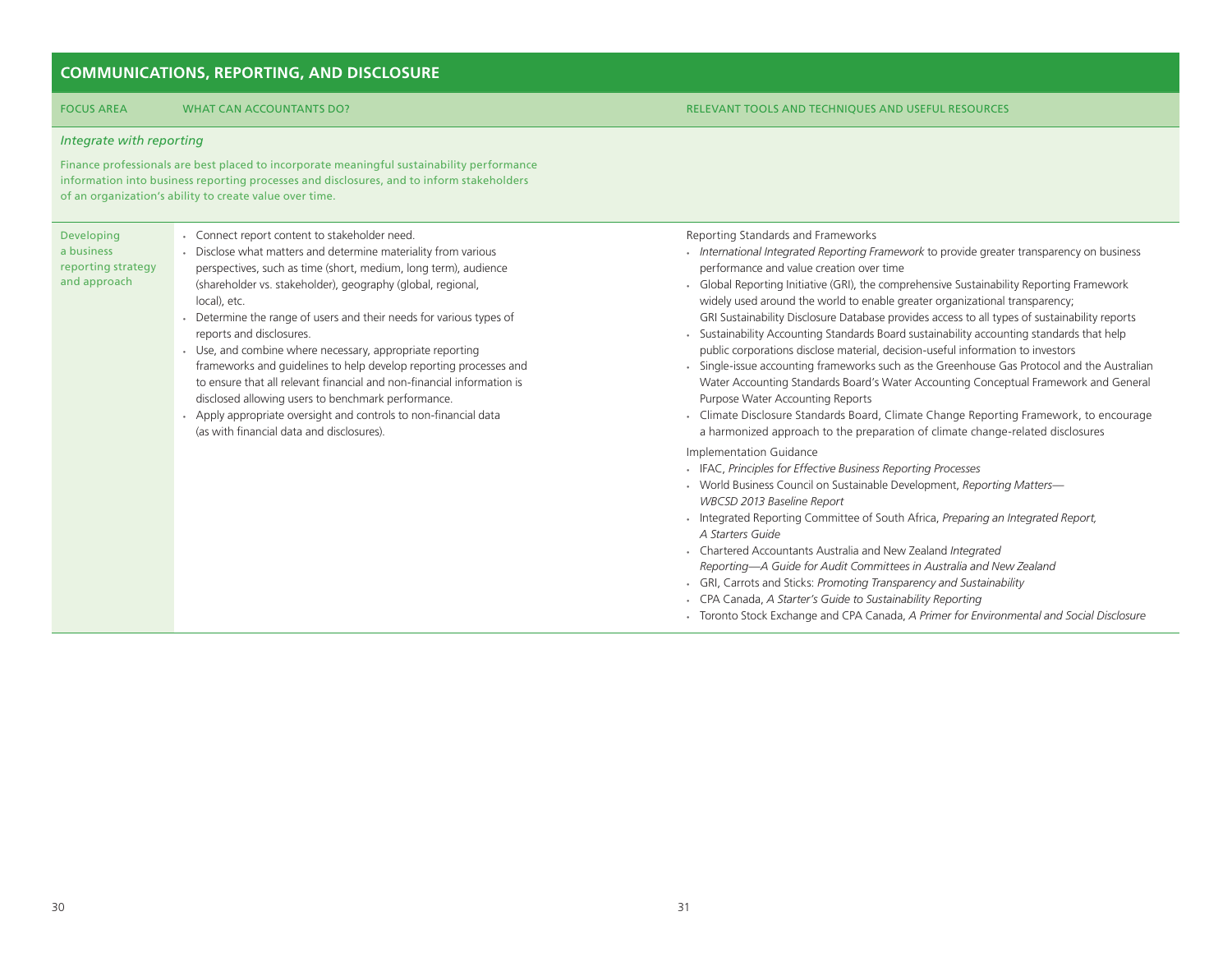### **COMMUNICATIONS, REPORTING, AND DISCLOSURE**

| <b>FOCUS AREA</b>                                                      | <b>WHAT CAN ACCOUNTANTS DO?</b>                                                                                                                                                                                                                                                                                                                                                                                                                                                                                                                                                                                                                                                                                                                                                                                                                                                                                                                                                                                                                                                        | <b>RELEVANT TOOLS AND TECHNIQUES AND USEFUL RESOURCES</b>                                                                                                                                                                                                                                                                                                                                                                                                                                                                                                                                                                                                                                                                                                                                                                                                                                                                                                                                                                                                                                                                                                                                                                                                                                                                                                                                                                                                                |
|------------------------------------------------------------------------|----------------------------------------------------------------------------------------------------------------------------------------------------------------------------------------------------------------------------------------------------------------------------------------------------------------------------------------------------------------------------------------------------------------------------------------------------------------------------------------------------------------------------------------------------------------------------------------------------------------------------------------------------------------------------------------------------------------------------------------------------------------------------------------------------------------------------------------------------------------------------------------------------------------------------------------------------------------------------------------------------------------------------------------------------------------------------------------|--------------------------------------------------------------------------------------------------------------------------------------------------------------------------------------------------------------------------------------------------------------------------------------------------------------------------------------------------------------------------------------------------------------------------------------------------------------------------------------------------------------------------------------------------------------------------------------------------------------------------------------------------------------------------------------------------------------------------------------------------------------------------------------------------------------------------------------------------------------------------------------------------------------------------------------------------------------------------------------------------------------------------------------------------------------------------------------------------------------------------------------------------------------------------------------------------------------------------------------------------------------------------------------------------------------------------------------------------------------------------------------------------------------------------------------------------------------------------|
| Integrating<br>sustainability<br>impacts into<br>financial reporting   | - Determine specific sustainability disclosure requirements<br>under national securities regulations and generally accepted<br>accounting principles.<br>• Where appropriate, incorporate sustainability factors into financial<br>statements so to highlight environmental and social impacts on<br>assets, liabilities, income, and expenditure to enable users to make<br>more well-informed decisions.<br>Establish how to reflect environmental, and, where<br>applicable, other sustainability related, liabilities and costs in<br>financial statements prepared under International Financial<br>Reporting Standards.<br>Consider the benefits of reporting monetary values relating<br>to environmental impacts, such as emissions, water, land use,<br>waste, and air pollution.<br>Consider how best to communicate impacts and subsequent action<br>plans. For example, an environmental profit and loss statement<br>can show the critical impact of products on the environment<br>and the value this represents equivalent to a company's financial<br>profit and loss. | • IFAC, Sustainability Framework 2.0 highlights international accounting standards relevant<br>to environmental issues<br>• US Environmental Protection Agency, Greenhouse Gas Reporting Program<br>- Australia's National Greenhouse and Energy Reporting Scheme<br>Examples of environmental profit and loss accounts include Novo Nordisk,<br>Trucost, and PUMA.<br>- ACCA, Carbon Avoidance? Accounting for the Emissions Hidden in Reserves                                                                                                                                                                                                                                                                                                                                                                                                                                                                                                                                                                                                                                                                                                                                                                                                                                                                                                                                                                                                                         |
| <b>Assuring</b><br>Sustainability<br><b>Disclosures</b><br>and Reports | Establish an approach to external assurance that adds credibility<br>to an organization's reporting and provides internal benefits,<br>such as helping to improve underlying reporting processes.<br>Use internal audit to help design and implement the sustainability<br>management system that helps to ensure objectives are delivered<br>and to manage reporting risk.                                                                                                                                                                                                                                                                                                                                                                                                                                                                                                                                                                                                                                                                                                            | Relevant standards:<br>- American Institute of CPAs, The CPA's Role in Sustainability Assurance<br>· International Standard on Assurance Engagements™(ISAE™) 3000 Revised,<br>Assurance Engagements Other than Audits or Reviews of Historical Financial Information,<br>focuses on assurance procedures for non-financial reporting (see Volume 2 of the<br>Handbook). ISAE 3410, Assurance Engagements on Greenhouse Gas Statements, provides<br>specific guidance for the assurance of carbon/greenhouse gas disclosures, which covers both<br>reasonable and limited assurance engagements (see Volume 2 of the Handbook). ISAE 3402,<br>Assurance Reports on Controls at a Service Organization, also covers systems and processes<br>of an organization that affects non-financial information.<br>• AccountAbility, AA1000 assurance standard<br>· National standards, such as Nederlandse Beroepsorganisatie van Accountants,<br>Assurance Engagements Relating to Sustainability Reports (3410N)<br>· ISO 14064-3:2006 specifies principles and requirements and provides guidance for making<br>greenhouse gas assertions. ISO 19011:2011, Guidelines for Audit Management Systems<br>• Chartered Accountants Australia and New Zealand, The Benefits of Assuring Greenhouse<br>Gas Emissions: Why It Is Important and How to Get the Most Value from It<br>- GRI, The External Assurance of Sustainability Reporting for key qualities for external assurance |